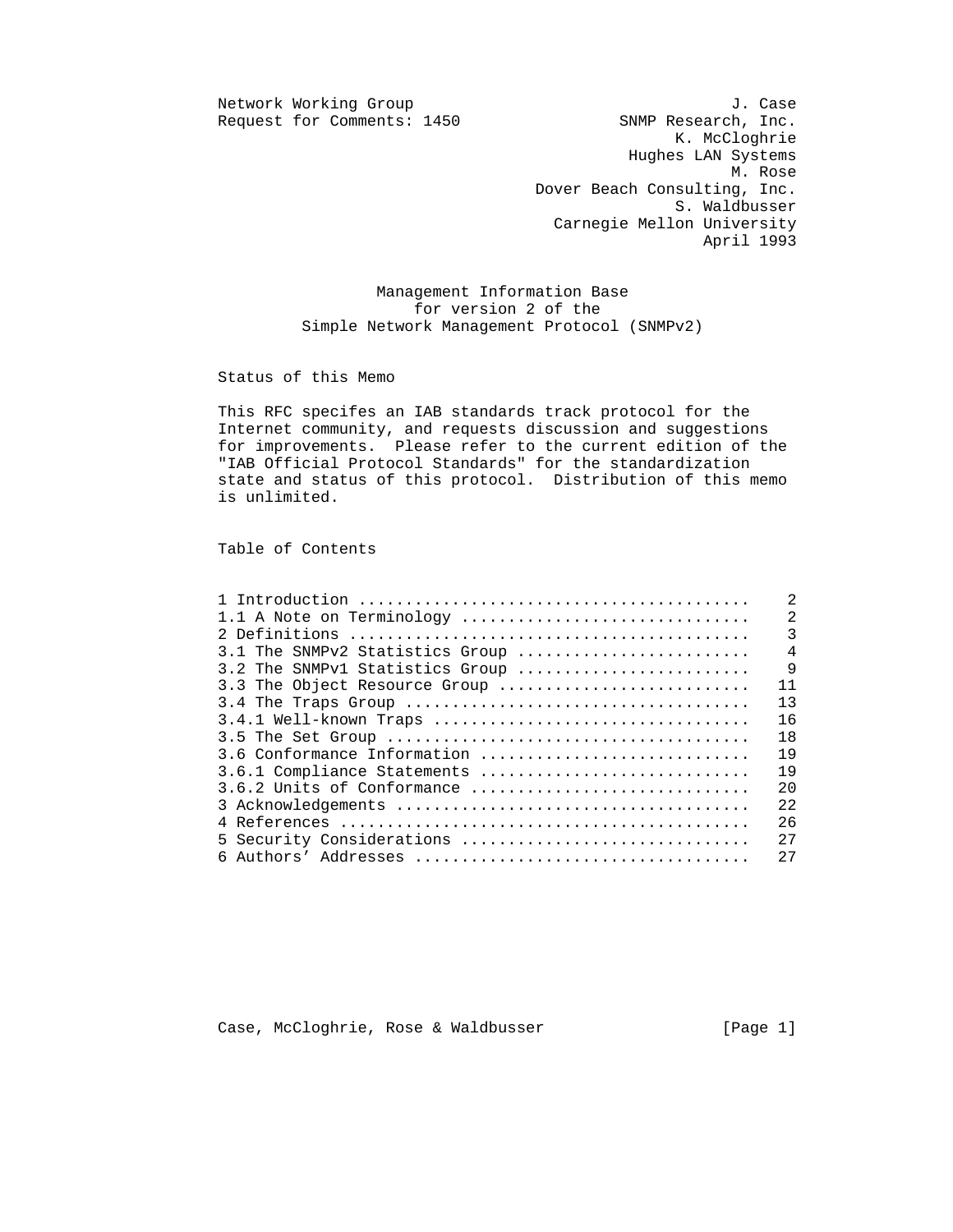## 1. Introduction

 A network management system contains: several (potentially many) nodes, each with a processing entity, termed an agent, which has access to management instrumentation; at least one management station; and, a management protocol, used to convey management information between the agents and management stations. Operations of the protocol are carried out under an administrative framework which defines both authentication and authorization policies.

 Network management stations execute management applications which monitor and control network elements. Network elements are devices such as hosts, routers, terminal servers, etc., which are monitored and controlled through access to their management information.

 Management information is viewed as a collection of managed objects, residing in a virtual information store, termed the Management Information Base (MIB). Collections of related objects are defined in MIB modules. These modules are written using a subset of OSI's Abstract Syntax Notation One (ASN.1) [1], termed the Structure of Management Information (SMI) [2].

 The management protocol, SNMPv2 [3], provides for the exchange of messages which convey management information between the agents and the management stations. It is the purpose of this document to define managed objects which describe the behavior of a SNMPv2 entity.

## 1.1. A Note on Terminology

 For the purpose of exposition, the original Internet-standard Network Management Framework, as described in RFCs 1155, 1157, and 1212, is termed the SNMP version 1 framework (SNMPv1). The current framework is termed the SNMP version 2 framework (SNMPv2).

Case, McCloghrie, Rose & Waldbusser (Page 2)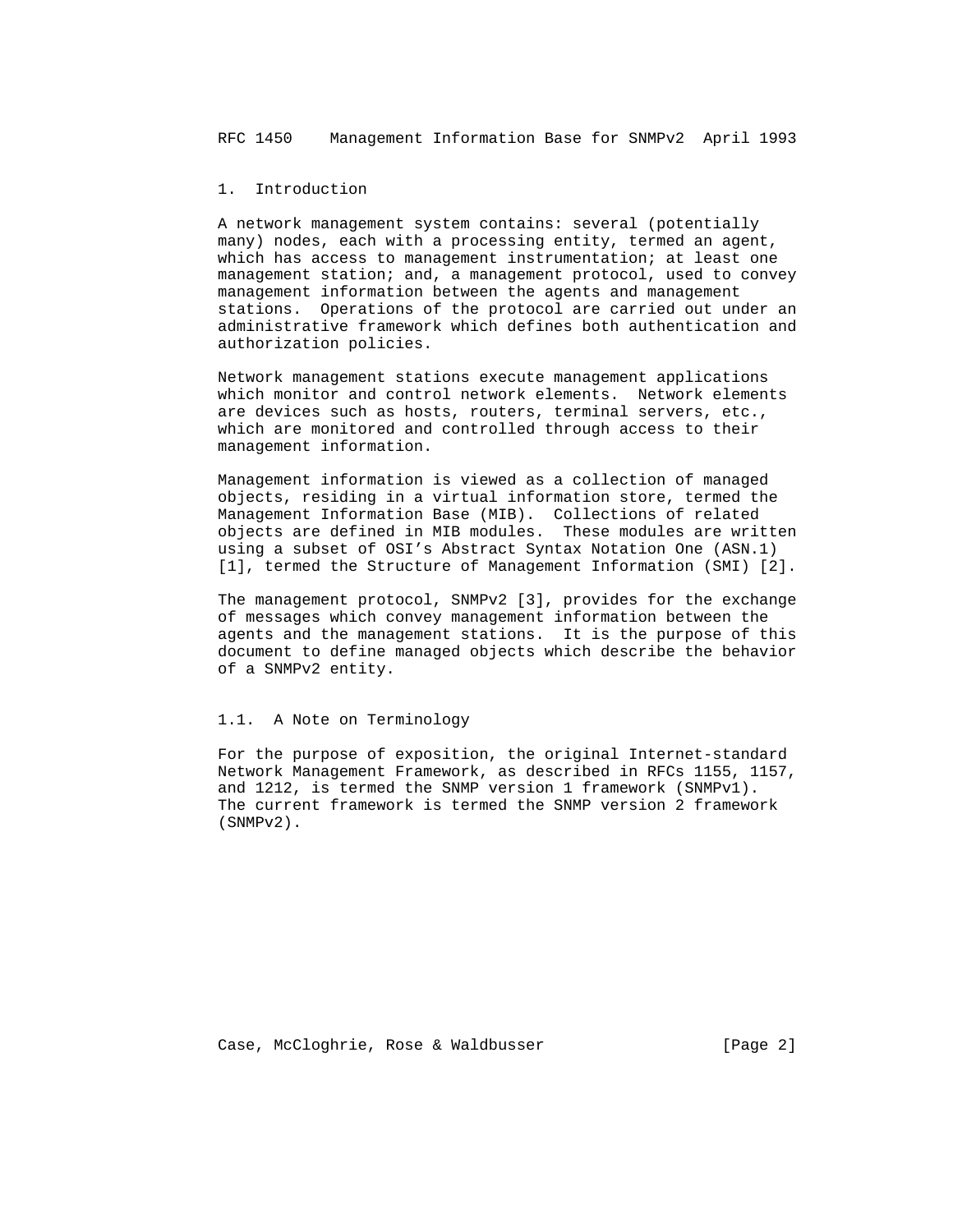RFC 1450 Management Information Base for SNMPv2 April 1993 2. Definitions SNMPv2-MIB DEFINITIONS ::= BEGIN IMPORTS MODULE-IDENTITY, OBJECT-TYPE, NOTIFICATION-TYPE, ObjectName, Integer32, Counter32, snmpModules FROM SNMPv2-SMI TruthValue, DisplayString, TestAndIncr, TimeStamp FROM SNMPv2-TC MODULE-COMPLIANCE, OBJECT-GROUP FROM SNMPv2-CONF system, ifIndex, egpNeighAddr FROM RFC1213-MIB partyEntry FROM SNMPv2-PARTY-MIB; snmpMIB MODULE-IDENTITY LAST-UPDATED "9304010000Z" ORGANIZATION "IETF SNMPv2 Working Group" CONTACT-INFO Marshall T. Rose Postal: Dover Beach Consulting, Inc. 420 Whisman Court Mountain View, CA 94043-2186 US And the state of the state of the state of the state of the state of the state of the state of the state of the state of the state of the state of the state of the state of the state of the state of the state of the sta Tel: +1 415 968 1052 Fax: +1 415 968 2510 E-mail: mrose@dbc.mtview.ca.us" DESCRIPTION "The MIB module for SNMPv2 entities."  $::=$  { snmpModules 1 }

snmpMIBObjects OBJECT IDENTIFIER ::= { snmpMIB 1 }

Case, McCloghrie, Rose & Waldbusser (Page 3)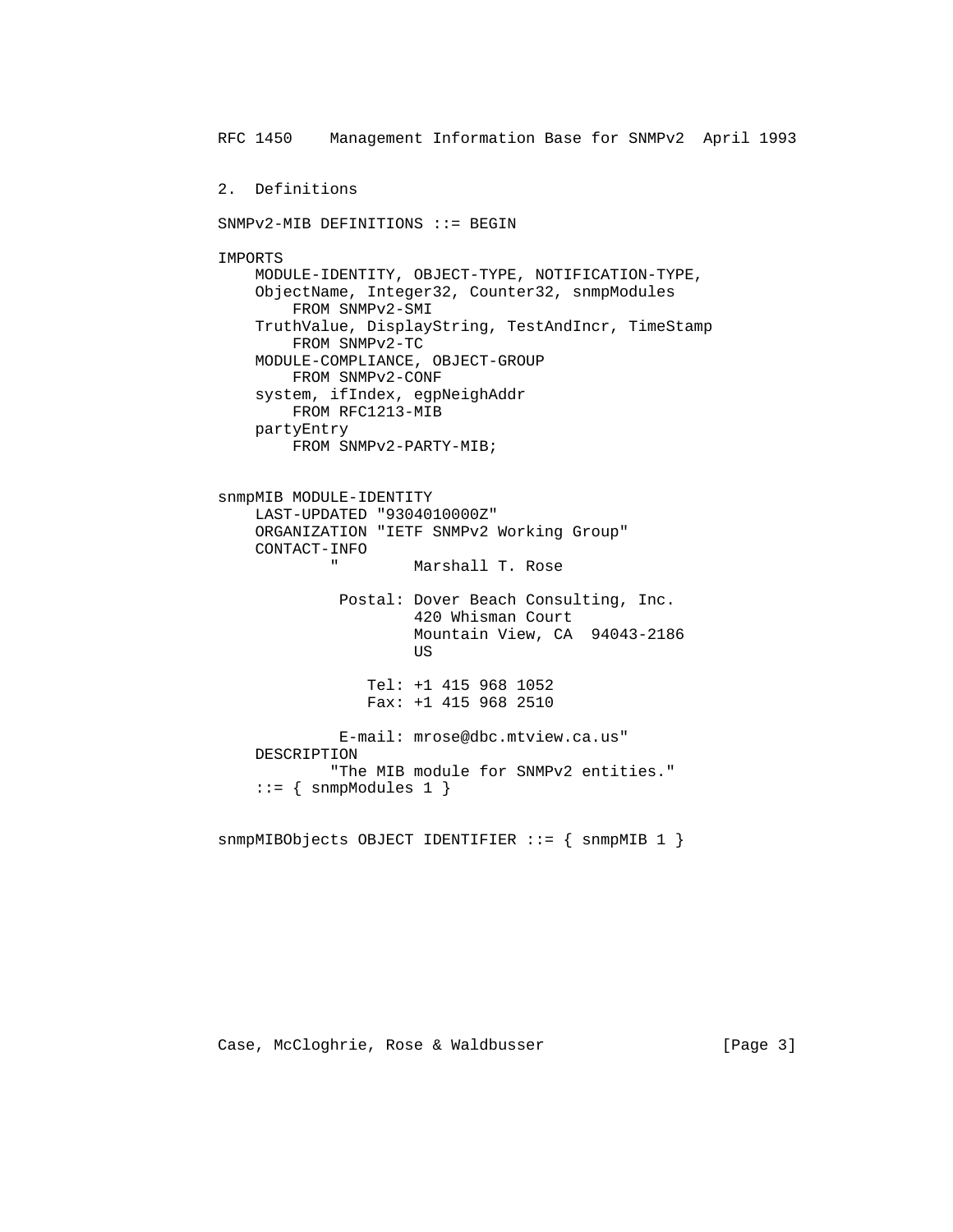RFC 1450 Management Information Base for SNMPv2 April 1993 -- the SNMPv2 statistics group -- -- a collection of objects providing basic instrumentation of -- the SNMPv2 entity. -- A Case diagram[4] relating these objects is:  $- -$  -- \v/ transport service  $--$  | -- ==+== snmpStatsPackets -- | -- +==> snmpStats30Something -- | -- +==> snmpStatsEncodingErrors -- | -- +==> snmpStatsUnknownDstParties  $- -$ -- +==> snmpStatsDstPartyMismatches  $- -$ -- +==> snmpStatsUnknownSrcParties -- | -- +==> snmpStatsBadAuths  $-$  -- +==> snmpStatsNotInLifetimes -- | -- +==> snmpStatsWrongDigestValues -- | -- +==> snmpStatsUnknownContexts  $--$  -- +==> snmpStatsBadOperations -- | -- +==> snmpStatsSilentDrops -- |  $--- == ==$   $sink$ snmpStats OBJECT IDENTIFIER ::= { snmpMIBObjects 1 }

Case, McCloghrie, Rose & Waldbusser [Page 4]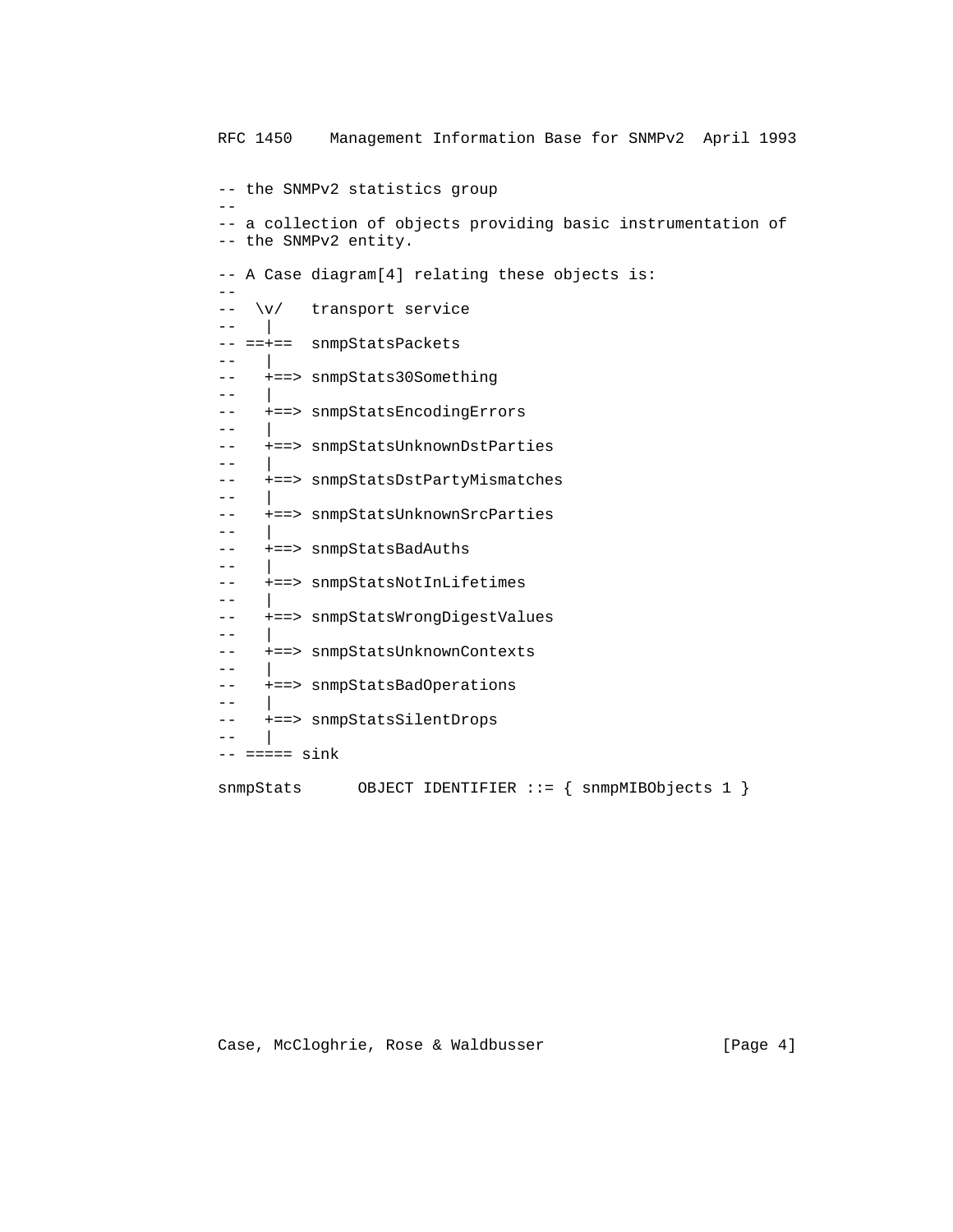```
 RFC 1450 Management Information Base for SNMPv2 April 1993
snmpStatsPackets OBJECT-TYPE
    SYNTAX Counter32
   MAX-ACCESS read-only
    STATUS current
    DESCRIPTION
            "The total number of packets received by the
            SNMPv2 entity from the transport service."
    REFERENCE
            "Derived from RFC1213-MIB.snmpInPkts."
   ::= { snmpStats 1 }
snmpStats30Something OBJECT-TYPE
    SYNTAX Counter32
    MAX-ACCESS read-only
    STATUS current
    DESCRIPTION
            "The total number of packets which had an initial
            octet with a value of 30 hexadecimal received by a
            SNMPv2 entity which does not support SNMPv1.
            (Such packets are possibly misdirected SNMPv1
            Messages.)"
    REFERENCE
            "Derived from RFC1213-MIB.snmpInASNParseErrs."
   ::= { snmpStats 2 }
snmpStatsEncodingErrors OBJECT-TYPE
    SYNTAX Counter32
    MAX-ACCESS read-only
    STATUS current
    DESCRIPTION
            "The total number of packets received by the
            SNMPv2 entity which were improperly encoded or had
            invalid syntax."
    REFERENCE
            "Derived from RFC1213-MIB.snmpInASNParseErrs."
   ::= { snmpStats 3 }
```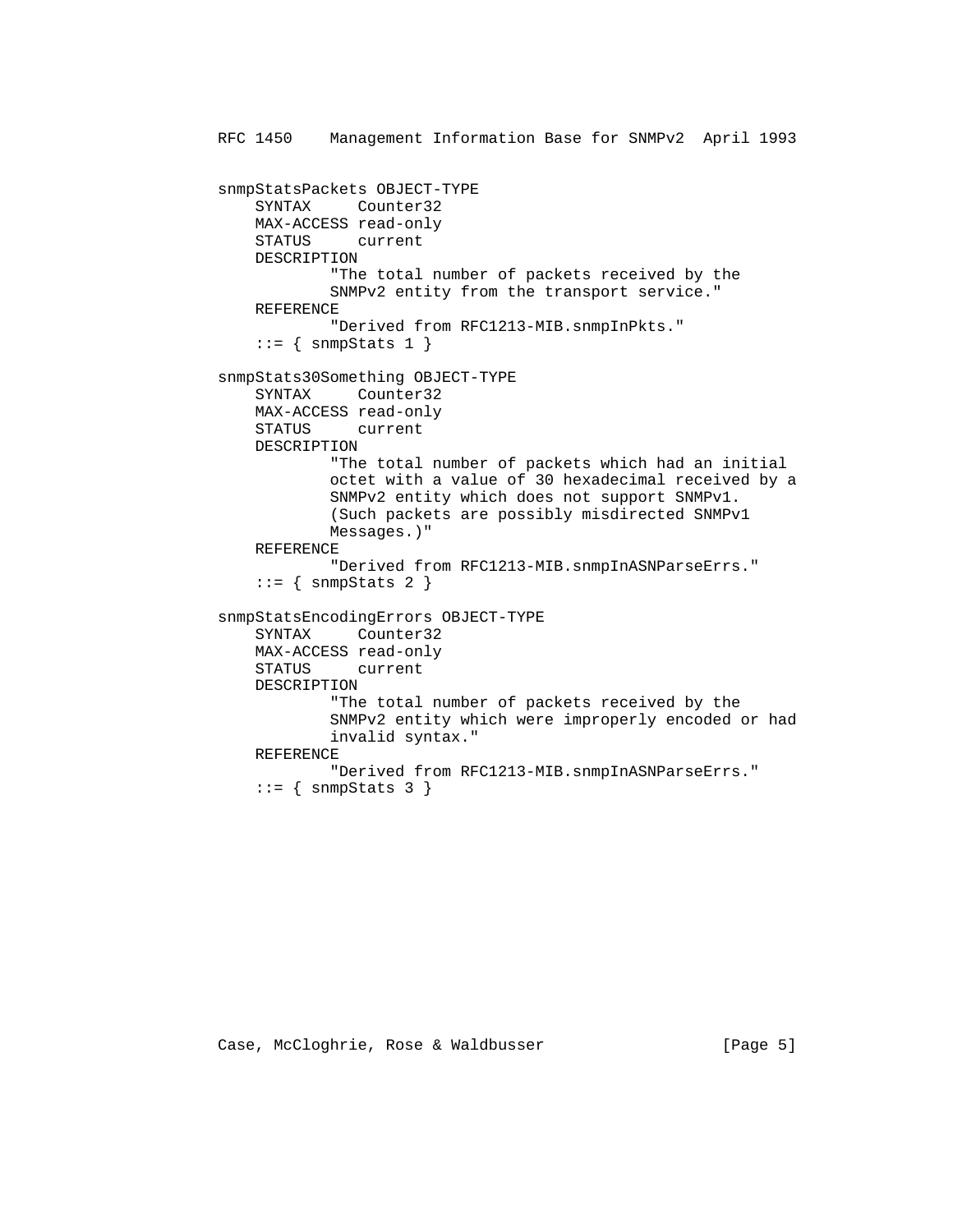```
 RFC 1450 Management Information Base for SNMPv2 April 1993
snmpStatsUnknownDstParties OBJECT-TYPE
    SYNTAX Counter32
    MAX-ACCESS read-only
    STATUS current
    DESCRIPTION
            "The total number of SnmpPrivMsgs delivered to the
            SNMPv2 entity for which the privDst field was not
            a known local party."
   ::= { snmpStats 4 }
snmpStatsDstPartyMismatches OBJECT-TYPE
    SYNTAX Counter32
    MAX-ACCESS read-only
    STATUS current
    DESCRIPTION
            "The total number of SnmpPrivMsgs delivered to the
            SNMPv2 entity which contained a SnmpAuthMsg for
            which the authData.dstParty field did not match
            the privDst field in the SnmpPrivMsg."
   ::= { snmpStats 5 }
snmpStatsUnknownSrcParties OBJECT-TYPE
    SYNTAX Counter32
    MAX-ACCESS read-only
    STATUS current
    DESCRIPTION
            "The total number of SnmpAuthMsgs delivered to the
            SNMPv2 entity for which the authData.srcParty
            field was not a known remote party."
   ::= { snmpStats 6 }
snmpStatsBadAuths OBJECT-TYPE
    SYNTAX Counter32
    MAX-ACCESS read-only
    STATUS current
    DESCRIPTION
            "The total number of SnmpAuthMsgs delivered to the
            SNMPv2 entity which contained an authInfo field
            which was inconsistent with the authentication
            protocol associated with the source party."
   ::= { snmpStats 7 }
```
Case, McCloghrie, Rose & Waldbusser (Page 6)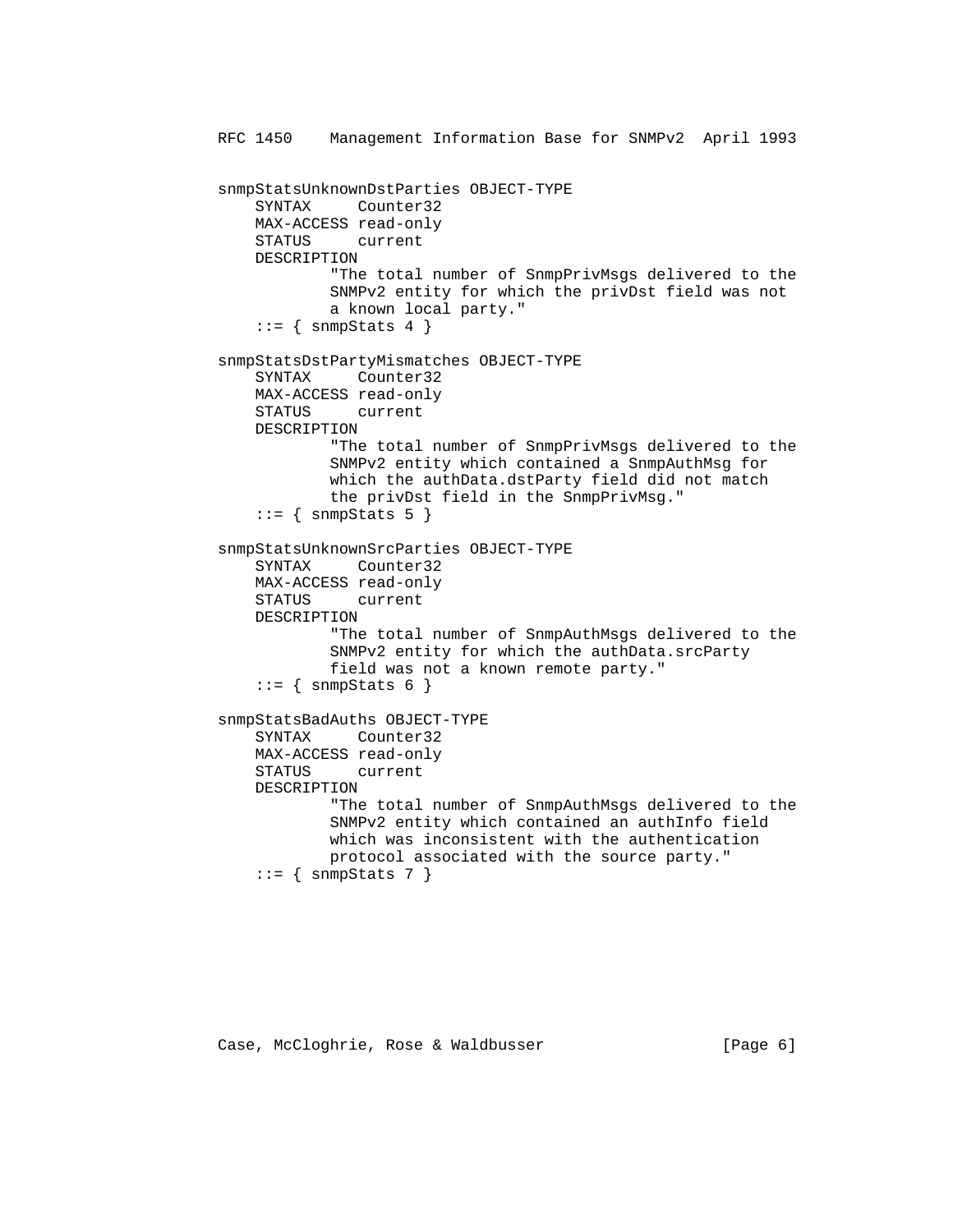```
 RFC 1450 Management Information Base for SNMPv2 April 1993
snmpStatsNotInLifetimes OBJECT-TYPE
    SYNTAX Counter32
    MAX-ACCESS read-only
    STATUS current
    DESCRIPTION
            "The total number of SnmpAuthMsgs delivered to the
            SNMPv2 entity which were deemed unauthentic due to
            their authInfo.authSrcTimestamp field being less
            than the source party's clock plus lifetime."
   ::= { snmpStats 8 }
snmpStatsWrongDigestValues OBJECT-TYPE
    SYNTAX Counter32
    MAX-ACCESS read-only
    STATUS current
    DESCRIPTION
            "The total number of SnmpAuthMsgs delivered to the
            SNMPv2 entity which were deemed unauthentic due to
            their authInfo.authDigest field being unequal to
            the expected digest value."
   ::= { snmpStats 9 }
snmpStatsUnknownContexts OBJECT-TYPE
    SYNTAX Counter32
    MAX-ACCESS read-only
    STATUS current
    DESCRIPTION
            "The total number of SnmpMgmtComs delivered to the
            SNMPv2 entity for which the context field was not
            a known SNMPv2 context."
   ::= { snmpStats 10 }
snmpStatsBadOperations OBJECT-TYPE
    SYNTAX Counter32
    MAX-ACCESS read-only
    STATUS current
    DESCRIPTION
            "The total number of messages delivered to the
            SNMPv2 entity which were silently dropped because
            the PDU type referred to an operation not allowed
            in the aclTable[5]."
   ::= { snmpStats 11 }
```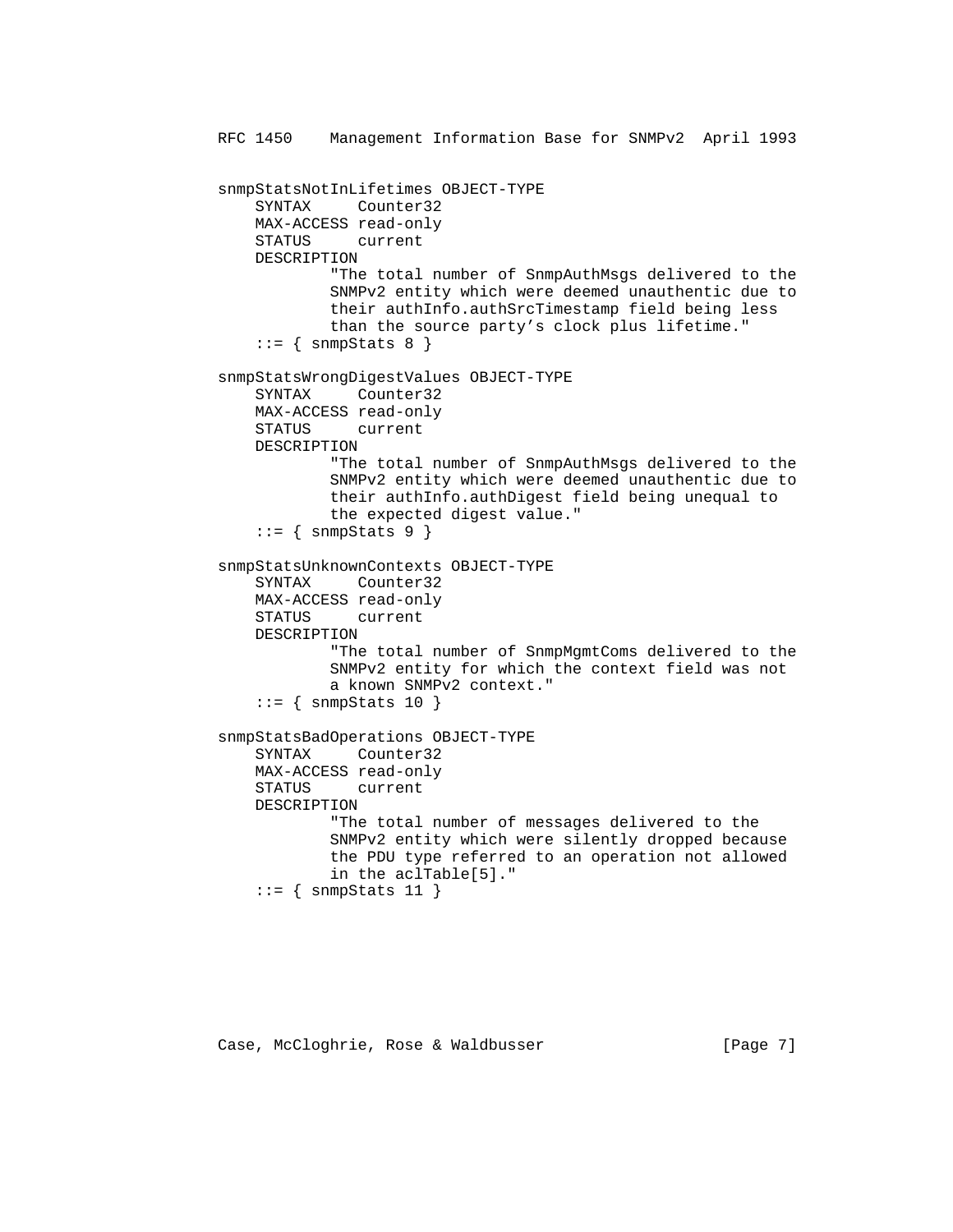snmpStatsSilentDrops OBJECT-TYPE SYNTAX Counter32 MAX-ACCESS read-only STATUS current DESCRIPTION "The total number of GetRequest-PDUs, GetNextRequest-PDUs, GetBulkRequest-PDUs, SetRequest-PDUs, and InformRequest-PDUs delivered to the SNMPv2 entity which were silently dropped because the size of an reply containing an alternate Response-PDU with an empty variable bindings field was greater than either a local constraint or the maximum message size of the request's source party."  $::=$  { snmpStats 12 }

Case, McCloghrie, Rose & Waldbusser [Page 8]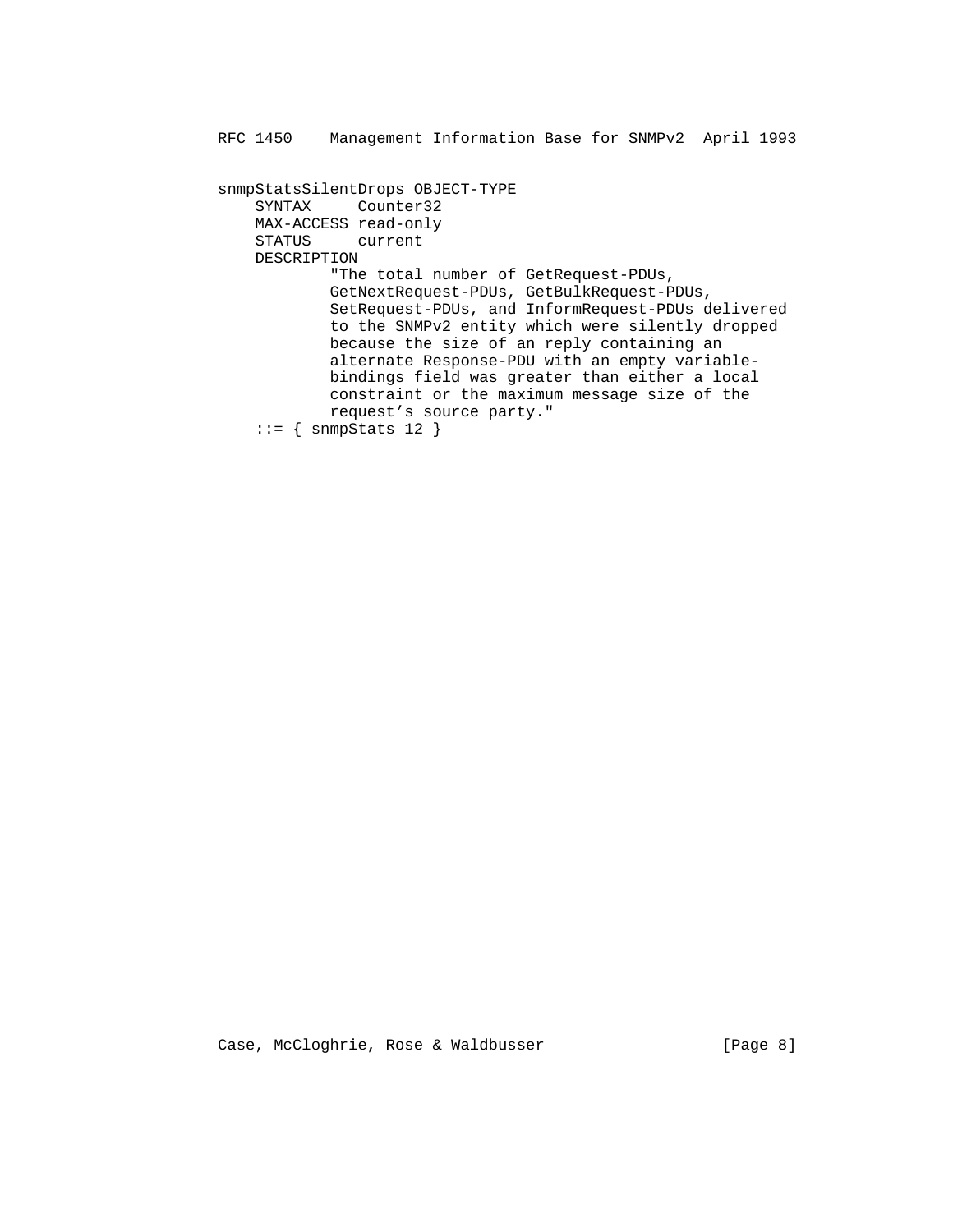```
 RFC 1450 Management Information Base for SNMPv2 April 1993
         -- the SNMPv1 statistics group
--
         -- a collection of objects providing basic instrumentation of
         -- a SNMPv2 entity which also implements SNMPv1.
         -- A Case diagram[4] relating these objects
         -- (and those applicable objects in the snmpStats group)
        -- is:
        -\frac{1}{2} -- \v/ transport service
         -- |
         -- ==+== snmpStatsPackets
        -- -- +==> snmpStatsEncodingErrors
         -- |
          -- +==> snmpV1BadCommunityNames
         - --- +==> snmpV1BadCommunityUses
         - ---- == == sink
        snmpV1 		 OBJECT IDENTIFIER ::= { snmpMIBObjects 2 }
         snmpV1BadCommunityNames OBJECT-TYPE
             SYNTAX Counter32
             MAX-ACCESS read-only
             STATUS current
             DESCRIPTION
                     "The total number of SNMPv1 Messages delivered to
                     the SNMPv2 entity which used a community name not
                     known to the SNMPv2 entity."
             REFERENCE
                     "Derived from RFC1213-
                     MIB.snmpInBadCommunityNames."
             ::= { snmpV1 1 }
```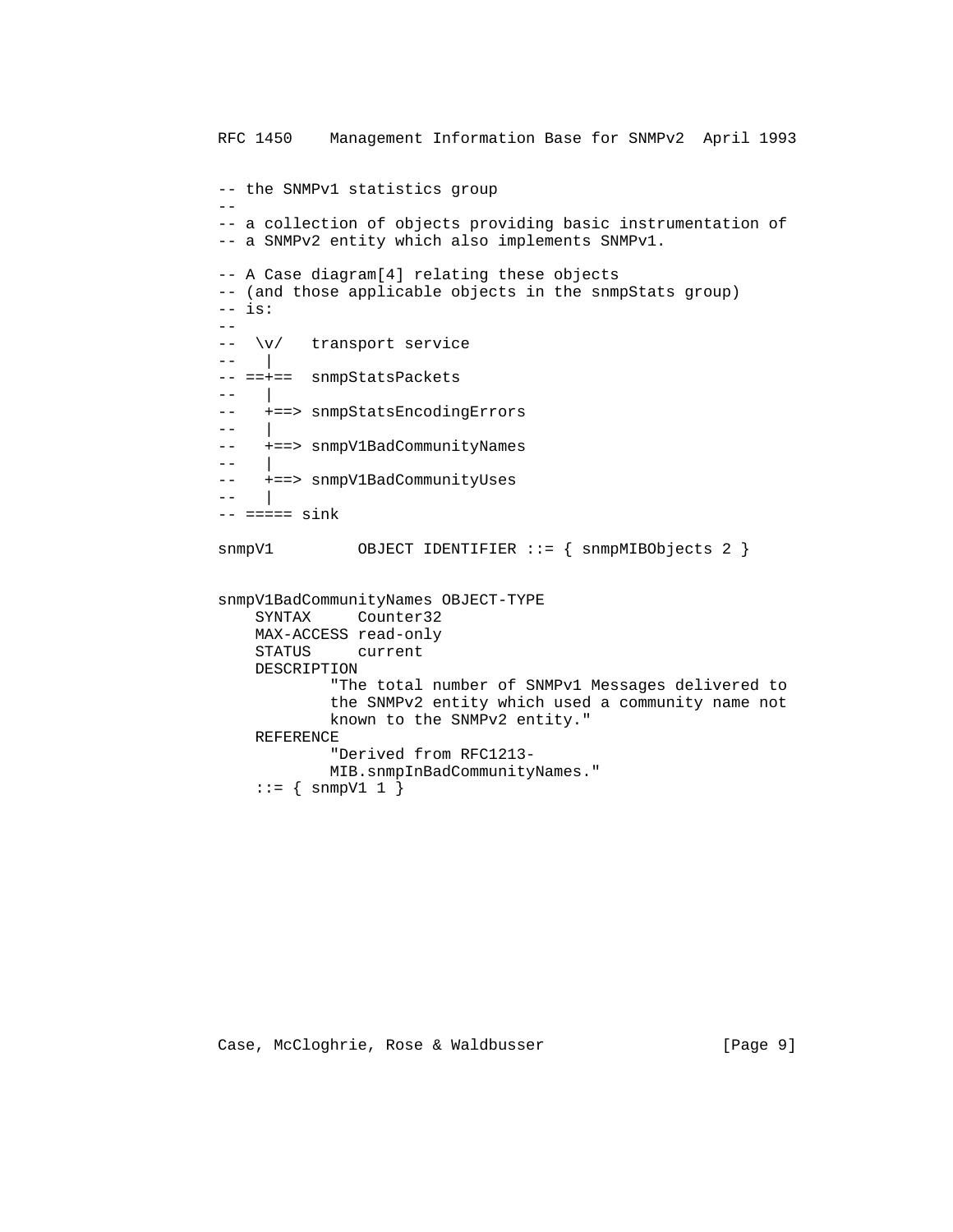```
 snmpV1BadCommunityUses OBJECT-TYPE
    SYNTAX Counter32
    MAX-ACCESS read-only
    STATUS current
    DESCRIPTION
            "The total number of SNMPv1 Messages delivered to
            SNMPv2 entity containing an operation which was
            not allowed for the community named in the
            Message."
    REFERENCE
            "Derived from RFC1213-MIB.snmpInBadCommunityUses."
   \cdot := \{ \text{snmpV1 2 } \}
```
Case, McCloghrie, Rose & Waldbusser [Page 10]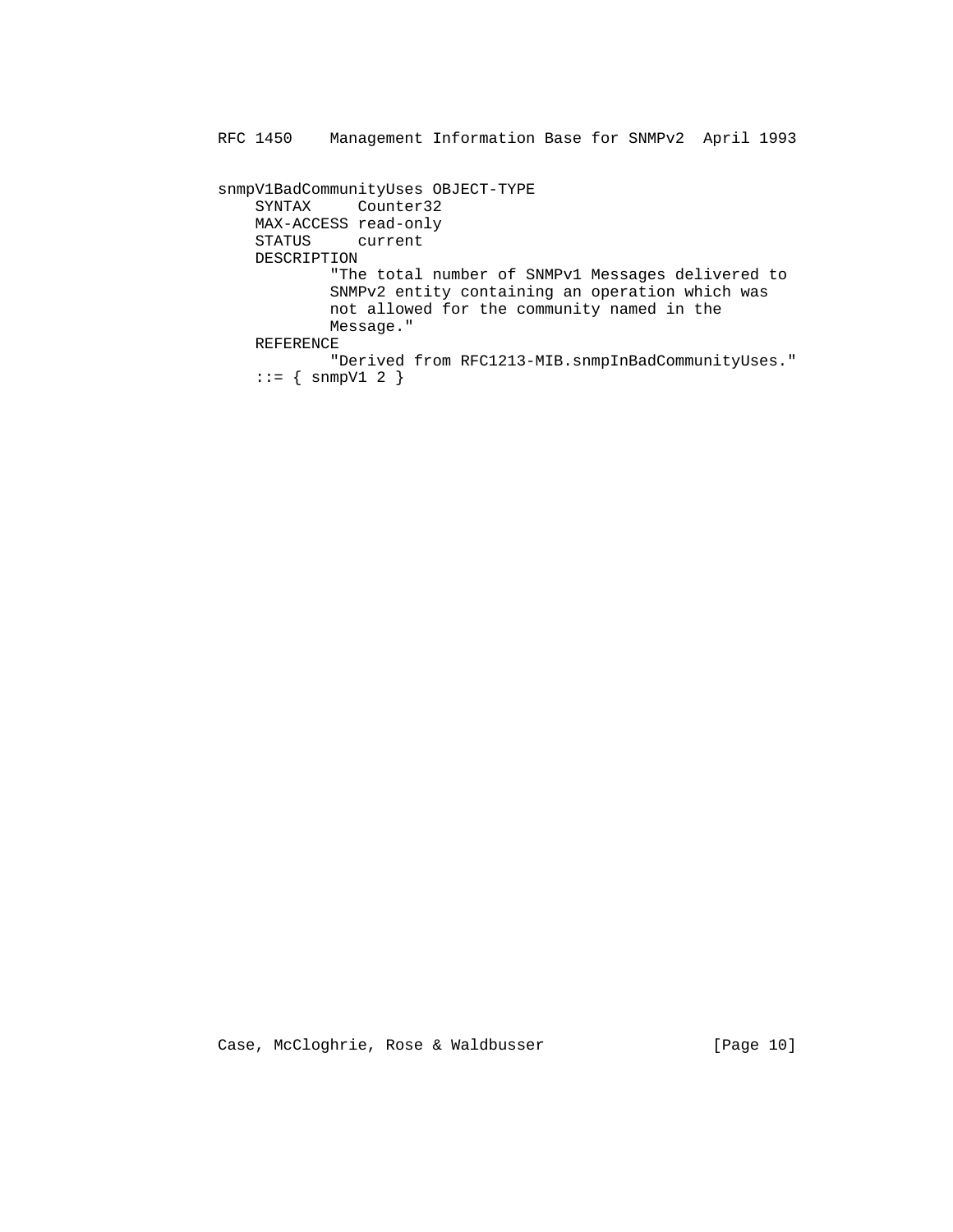```
 RFC 1450 Management Information Base for SNMPv2 April 1993
         -- the object resource group
--
         -- a collection of objects allowing a SNMPv2 entity acting in
         -- an agent role to describe its dynamically-configurable
         -- object resources.
         snmpOR OBJECT IDENTIFIER ::= { snmpMIBObjects 3 }
         snmpORLastChange OBJECT-TYPE
             SYNTAX TimeStamp
             MAX-ACCESS read-only
             STATUS current
             DESCRIPTION
                     "The value of sysUpTime at the time of the most
                     recent change in state or value of any instance of
                     snmpORID."
            ::= { snmpOR 1 }
         snmpORTable OBJECT-TYPE
            SYNTAX SEQUENCE OF SnmpOREntry
             MAX-ACCESS not-accessible
             STATUS current
             DESCRIPTION
                     "The (conceptual) table listing the dynamically-
                     configurable object resources in a SNMPv2 entity
                     acting in an agent role. SNMPv2 entities which do
                     not support dynamically-configurable object
                     resources will never have any instances of the
                     columnar objects in this table."
            ::= { snmpOR 2 }
         snmpOREntry OBJECT-TYPE
             SYNTAX SnmpOREntry
             MAX-ACCESS not-accessible
             STATUS current
             DESCRIPTION
                    "An entry (conceptual row) in the snmpORTable."
             INDEX { snmpORIndex }
            ::= { snmpORTable 1 }
```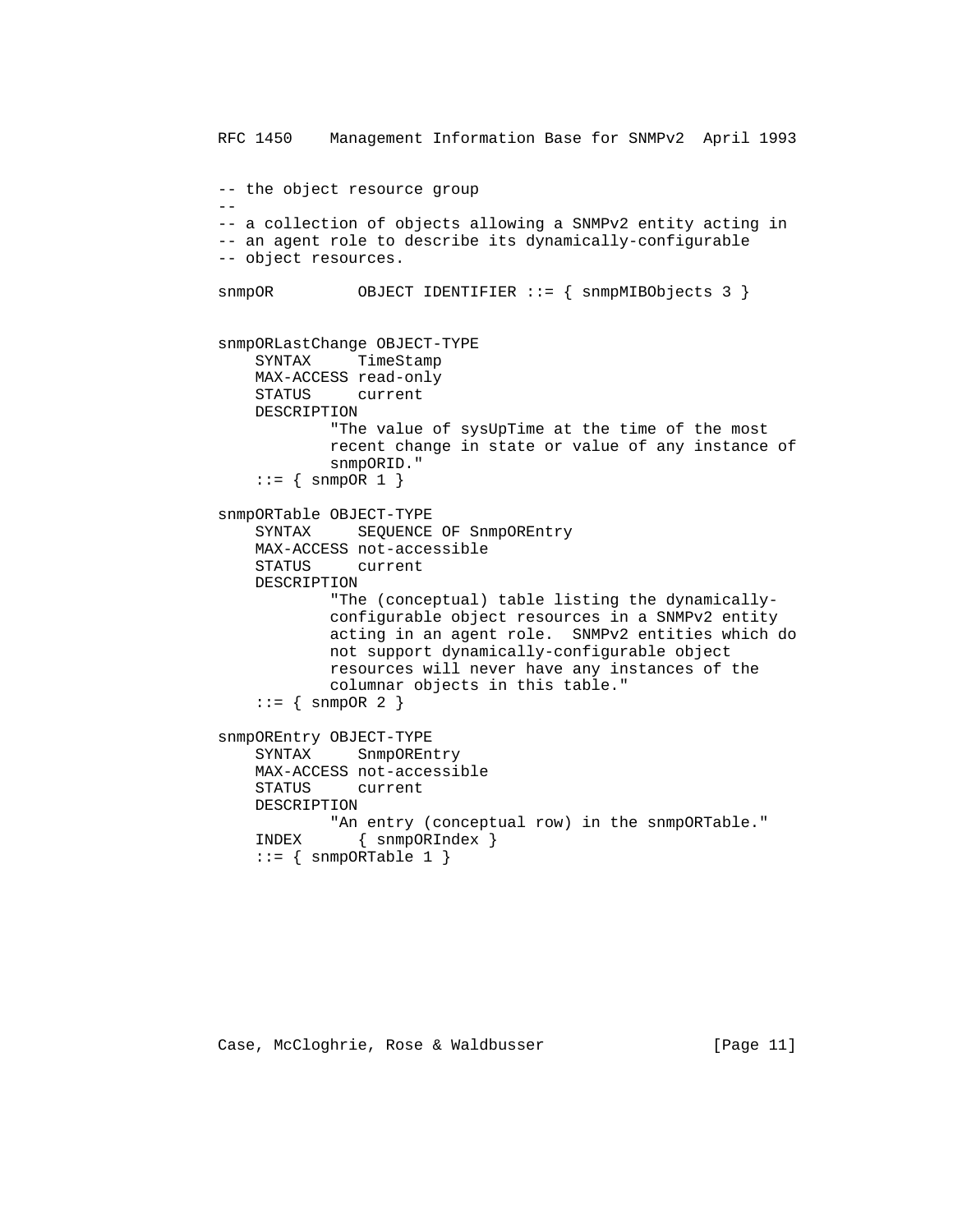```
 RFC 1450 Management Information Base for SNMPv2 April 1993
         SnmpOREntry ::= SEQUENCE {
           snmpORIndex Integer32,
           snmpORID OBJECT IDENTIFIER,
           snmpORDescr DisplayString
}
         snmpORIndex OBJECT-TYPE
            SYNTAX Integer32
            MAX-ACCESS not-accessible
            STATUS current
            DESCRIPTION
                    "The auxiliary variable used for identifying
                    instances of the columnar objects in the
                    snmpORTable."
            ::= { snmpOREntry 1 }
         snmpORID OBJECT-TYPE
            SYNTAX OBJECT IDENTIFIER
            MAX-ACCESS read-only
            STATUS current
            DESCRIPTION
                    "An authoritative identification of one of the
                    dynamically-configurable object resources in a
                    SNMPv2 entity acting in an agent role. This is
                    analogous to the sysObjectID object in MIB-II."
            ::= { snmpOREntry 2 }
         snmpORDescr OBJECT-TYPE
            SYNTAX DisplayString
            MAX-ACCESS read-only
            STATUS current
            DESCRIPTION
                    "A textual description of one of the dynamically-
                    configurable object resources in a SNMPv2 entity
                    acting in an agent role. This is analogous to the
                    sysDescr object in MIB-II."
            ::= { snmpOREntry 3 }
```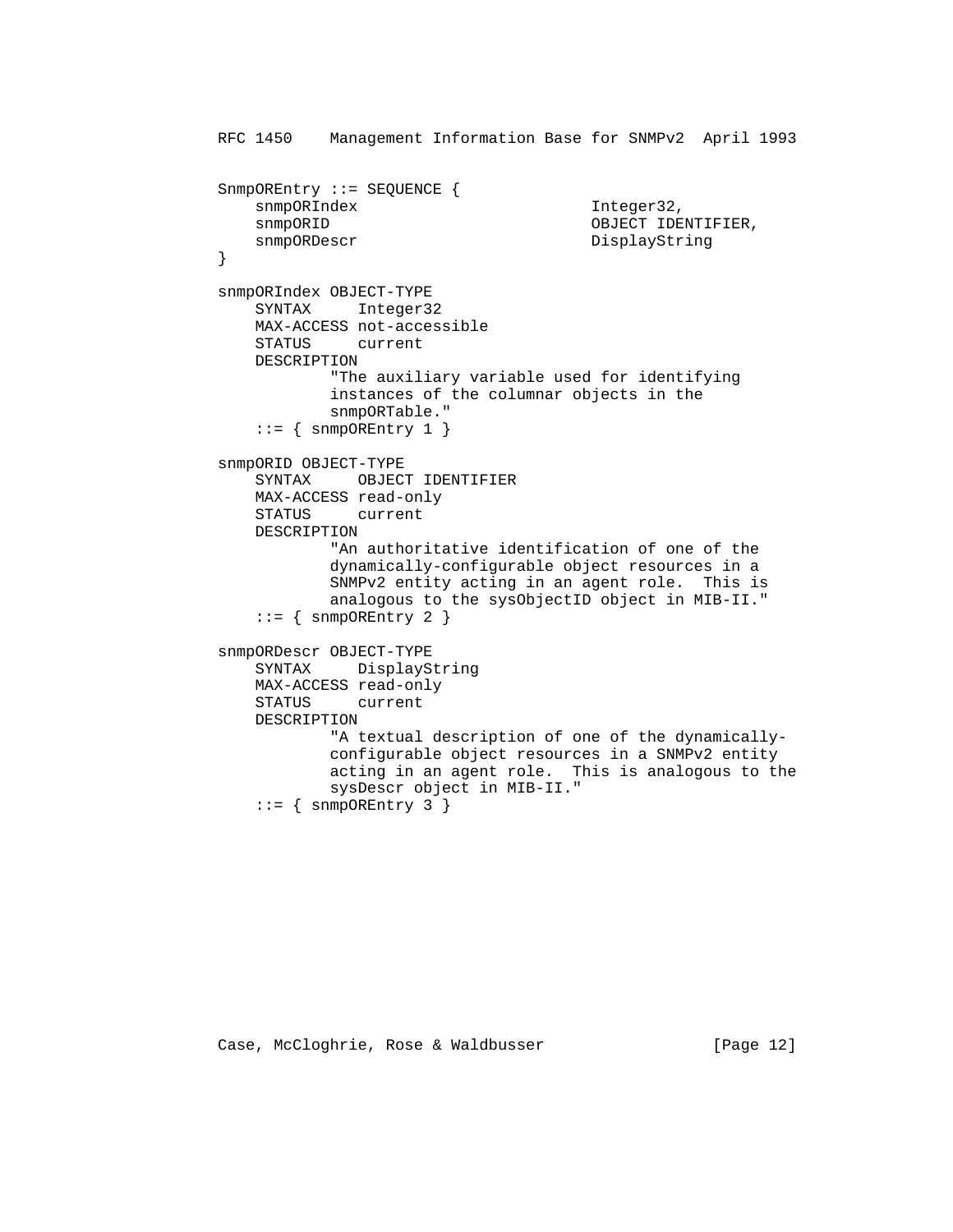```
 RFC 1450 Management Information Base for SNMPv2 April 1993
         -- the traps group
--
         -- a collection of objects which allow the SNMPv2 entity, when
         -- acting in an agent role, to be configured to generate
         -- SNMPv2-Trap-PDUs.
         snmpTrap OBJECT IDENTIFIER ::= { snmpMIBObjects 4 }
         snmpTrapOID OBJECT-TYPE
             SYNTAX OBJECT IDENTIFIER
             MAX-ACCESS not-accessible
             STATUS current
             DESCRIPTION
                     "The authoritative identification of the trap
                     currently being sent. This variable occurs as the
                     second varbind of a SNMPv2-Trap-PDU."
            ::= { snmpTrap 1 }
         snmpTrapTable OBJECT-TYPE
             SYNTAX SEQUENCE OF SnmpTrapEntry
             MAX-ACCESS not-accessible
             STATUS current
             DESCRIPTION
                     "A table which keeps track of how many traps have
                     been sent to each SNMPv2 entity."
            ::= { snmpTrap 2 }
         snmpTrapEntry OBJECT-TYPE
             SYNTAX SnmpTrapEntry
             MAX-ACCESS not-accessible
             STATUS current
             DESCRIPTION
                     "An entry which keeps track of how many traps have
                     been sent to a particular SNMPv2 entity."
             AUGMENTS { partyEntry }
            ::= { snmpTrapTable 1 }
         SnmpTrapEntry ::= SEQUENCE {
            snmpTrapNumbers Counter32
}
```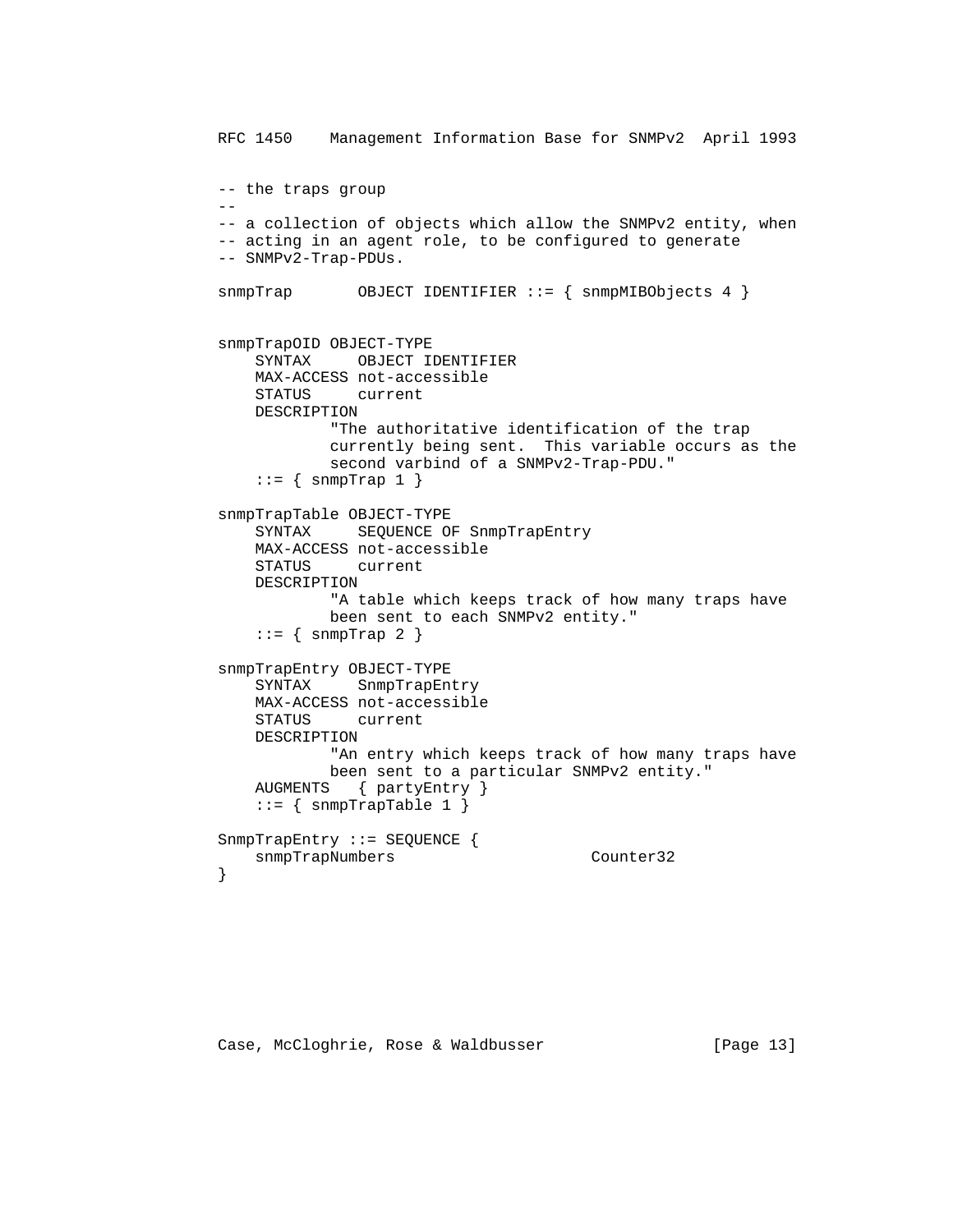```
 RFC 1450 Management Information Base for SNMPv2 April 1993
snmpTrapNumbers OBJECT-TYPE
    SYNTAX Counter32
    MAX-ACCESS read-only
    STATUS current
    DESCRIPTION
            "The number of traps which have been sent to a
            particular SNMPv2 party, since the last
            initialization of the SNMPv2 entity, or the
            creation of the SNMPv2 party, whichever occurred
            most recently."
   ::= { snmpTrapEntry 1 }
snmpTrapEnterprise OBJECT-TYPE
    SYNTAX OBJECT IDENTIFIER
    MAX-ACCESS not-accessible
    STATUS current
    DESCRIPTION
            "The authoritative identification of the
            enterprise associated with the trap currently
            being sent. When a SNMPv2 proxy agent is mapping
            an RFC1157 Trap-PDU into a SNMPv2-Trap-PDU, this
            variable occurs as the last varbind."
   ::= { snmpTrap 3 }
```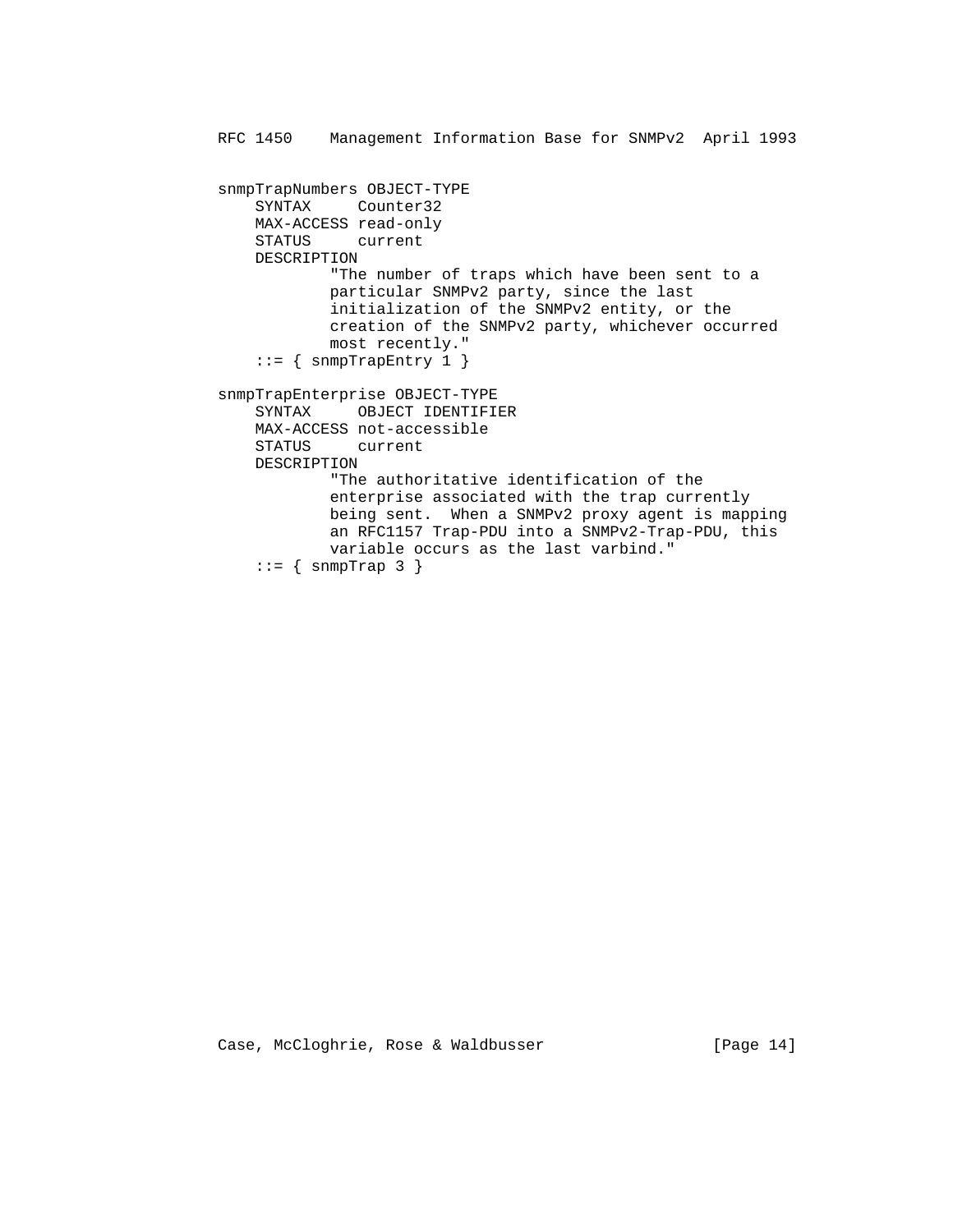snmpV2EnableAuthenTraps OBJECT-TYPE SYNTAX TruthValue MAX-ACCESS read-write STATUS current DESCRIPTION "Indicates whether the SNMPv2 entity, when acting in an agent role, is permitted to generate authenticationFailure traps. The value of this object overrides any configuration information; as such, it provides a means whereby all authenticationFailure traps may be disabled. Note that it is strongly recommended that this object be stored in non-volatile memory so that it remains constant between re-initializations of the network management system." REFERENCE "Derived from RFC1213-MIB.snmpEnableAuthenTraps."  $::=$  { snmpTrap 4 }

Case, McCloghrie, Rose & Waldbusser [Page 15]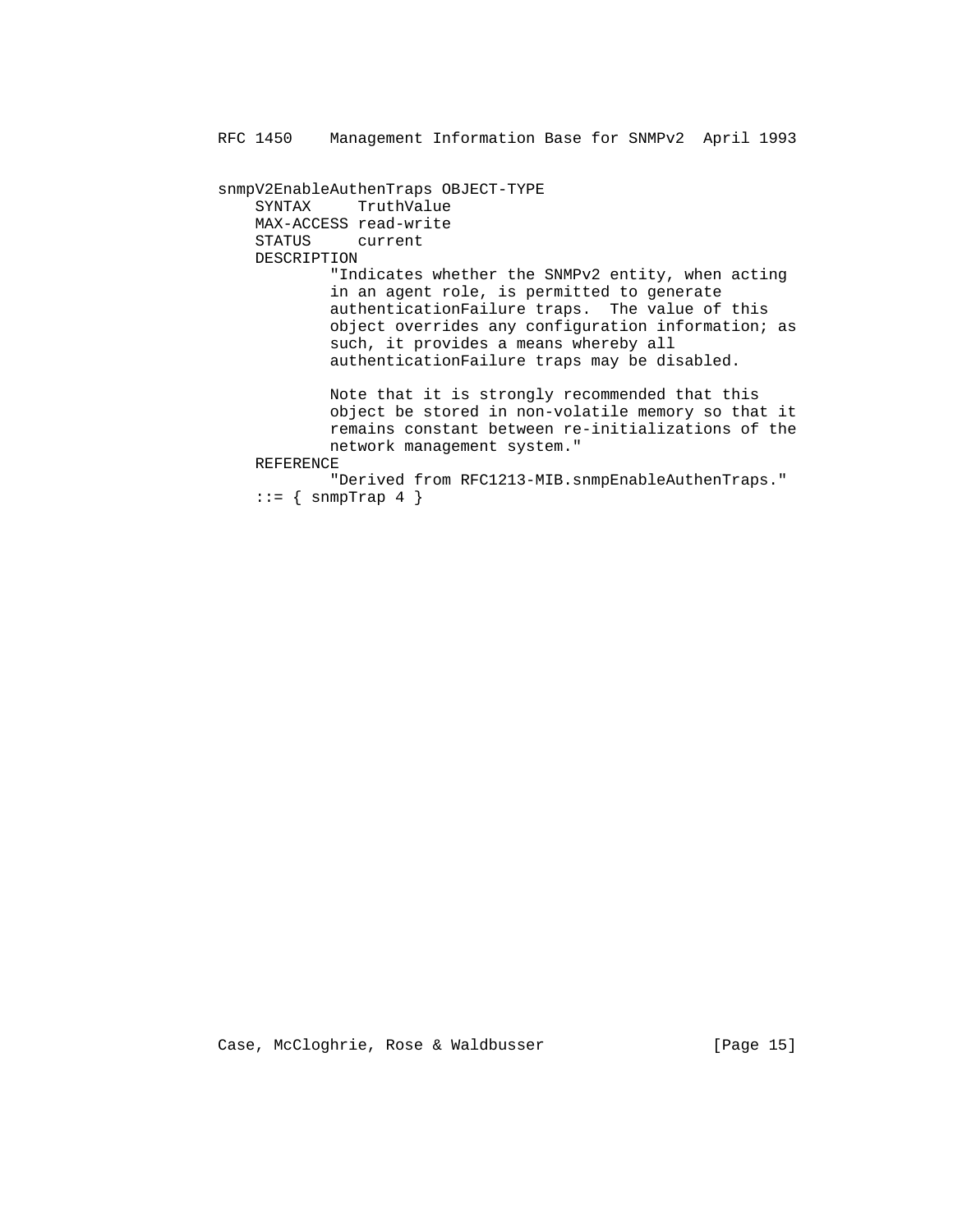```
 RFC 1450 Management Information Base for SNMPv2 April 1993
-- well-known traps
snmpTraps OBJECT IDENTIFIER ::= { snmpMIBObjects 5 }
coldStart NOTIFICATION-TYPE
    STATUS current
    DESCRIPTION
            "A coldStart trap signifies that the SNMPv2
            entity, acting in an agent role, is reinitializing
            itself such that its configuration may be
            altered."
   ::= { snmpTraps 1 }
warmStart NOTIFICATION-TYPE
    STATUS current
    DESCRIPTION
            "A warmStart trap signifies that the SNMPv2
            entity, acting in an agent role, is reinitializing
            itself such that its configuration is unaltered."
   ::= { snmpTraps 2 }
linkDown NOTIFICATION-TYPE
    OBJECTS { ifIndex }
    STATUS current
    DESCRIPTION
            "A linkDown trap signifies that the SNMPv2 entity,
            acting in an agent role, recognizes a failure in
            one of the communication links represented in its
            configuration."
   ::= { snmpTraps 3 }
linkUp NOTIFICATION-TYPE
    OBJECTS { ifIndex }
    STATUS current
    DESCRIPTION
            "A linkUp trap signifies that the SNMPv2 entity,
            acting in an agent role, recognizes that one of
            the communication links represented in its
            configuration has come up."
   ::= { snmpTraps 4 }
```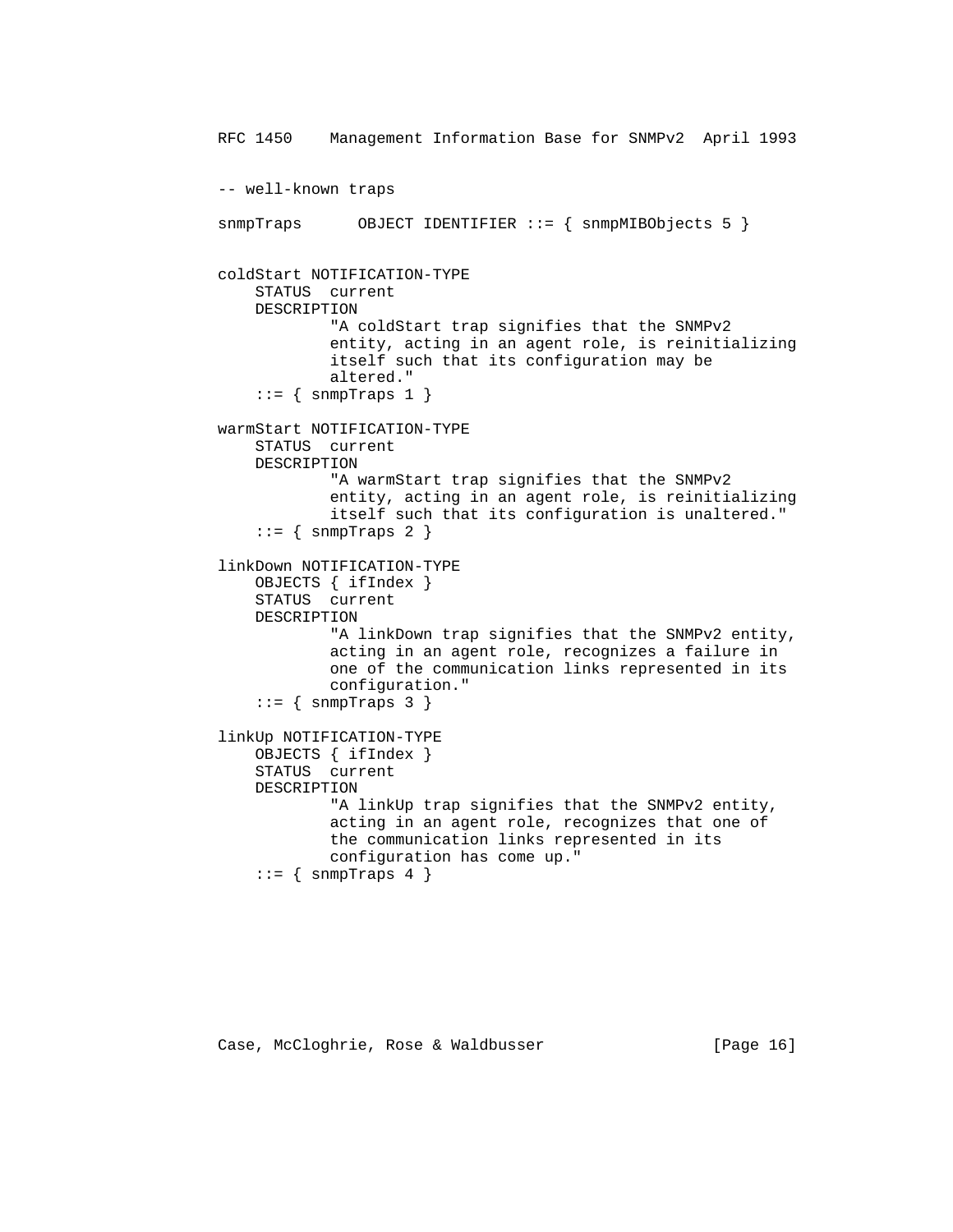RFC 1450 Management Information Base for SNMPv2 April 1993 authenticationFailure NOTIFICATION-TYPE STATUS current DESCRIPTION "An authenticationFailure trap signifies that the SNMPv2 entity, acting in an agent role, has received a protocol message that is not properly authenticated. While all implementations of the SNMPv2 must be capable of generating this trap, the snmpV2EnableAuthenTraps object indicates whether this trap will be generated."  $::=$  { snmpTraps 5 } egpNeighborLoss NOTIFICATION-TYPE OBJECTS { egpNeighAddr } STATUS current DESCRIPTION "An egpNeighborLoss trap signifies that an EGP neighbor has been marked down and the EGP peer relationship no longer obtains."  $::=$  { snmpTraps 6 }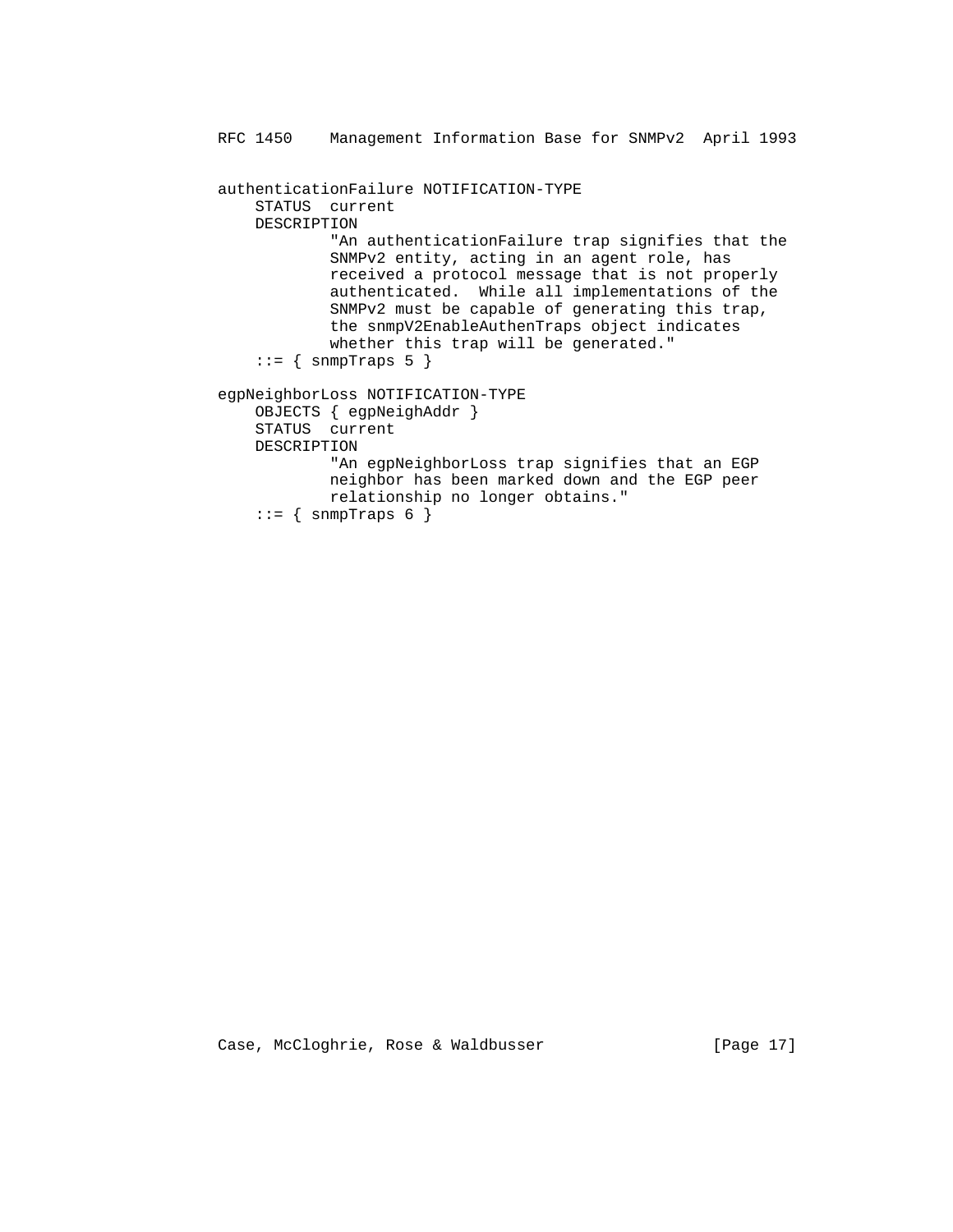RFC 1450 Management Information Base for SNMPv2 April 1993 -- the set group -- -- a collection of objects which allow several cooperating -- SNMPv2 entities, all acting in a manager role, to -- coordinate their use of the SNMPv2 set operation. snmpSet OBJECT IDENTIFIER ::= { snmpMIBObjects 6 } snmpSetSerialNo OBJECT-TYPE SYNTAX TestAndIncr MAX-ACCESS read-write current DESCRIPTION "An advisory lock used to allow several cooperating SNMPv2 entities, all acting in a manager role, to coordinate their use of the SNMPv2 set operation. This object is used for coarse-grain coordination. To achieve fine-grain coordination, one or more similar objects might be defined within each MIB group, as appropriate."

```
::= { snmpSet 1 }
```
Case, McCloghrie, Rose & Waldbusser (Page 18)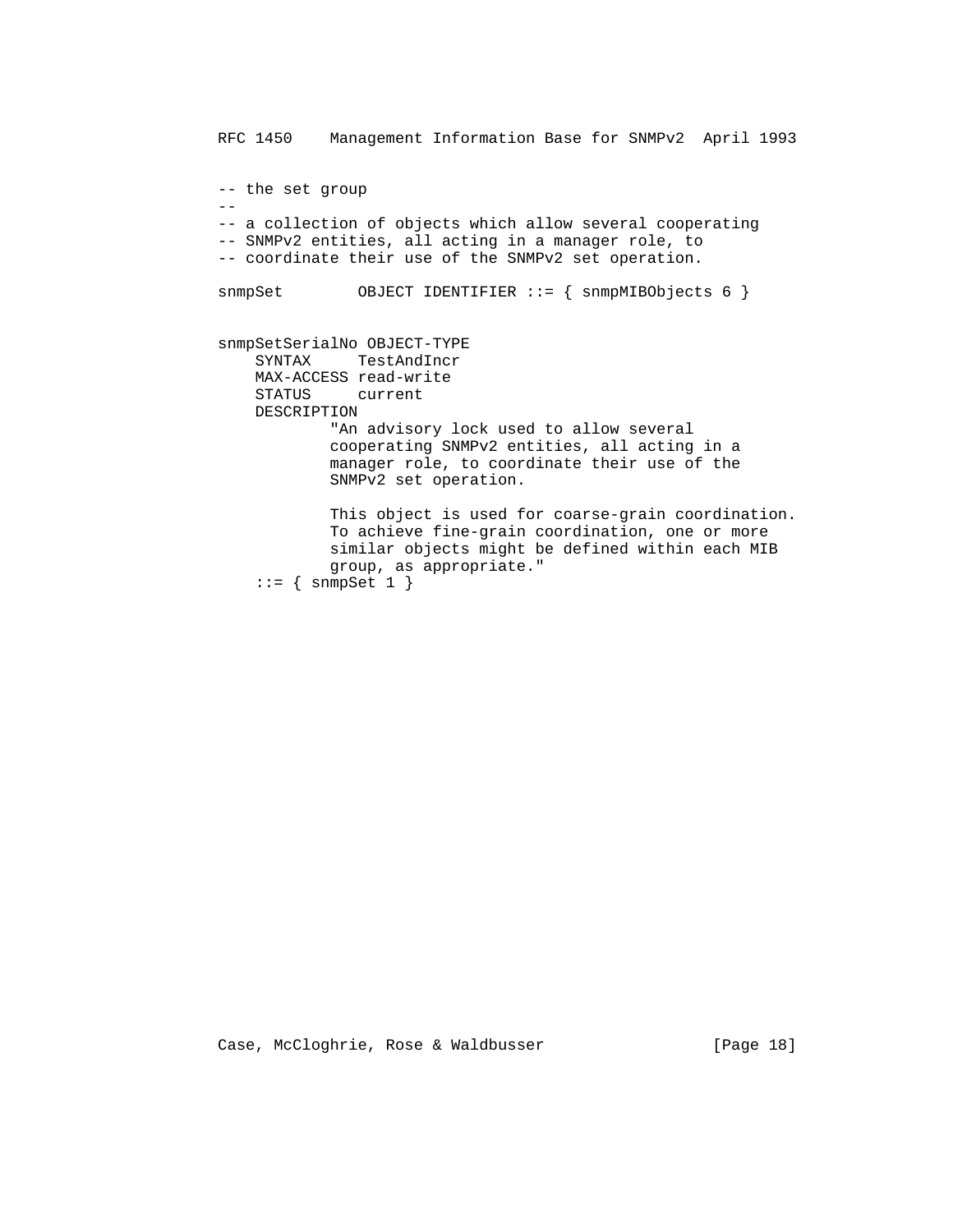RFC 1450 Management Information Base for SNMPv2 April 1993 -- conformance information snmpMIBConformance OBJECT IDENTIFIER ::= { snmpMIB 2 } snmpMIBCompliances OBJECT IDENTIFIER ::= { snmpMIBConformance 1 }  $s$ nmpMIBGroups OBJECT IDENTIFIER ::= {  $s$ nmpMIBConformance 2 } -- compliance statements snmpMIBCompliance MODULE-COMPLIANCE STATUS current DESCRIPTION "The compliance statement for SNMPv2 entities which implement the SNMPv2 MIB." MODULE RFC1213-MIB MANDATORY-GROUPS { system } MODULE -- this module MANDATORY-GROUPS { snmpStatsGroup, snmpORGroup, snmpTrapGroup, snmpSetGroup } GROUP snmpV1Group DESCRIPTION "The snmpV1 group is mandatory only for those SNMPv2 entities which also implement SNMPv1." ::= { snmpMIBCompliances 1 }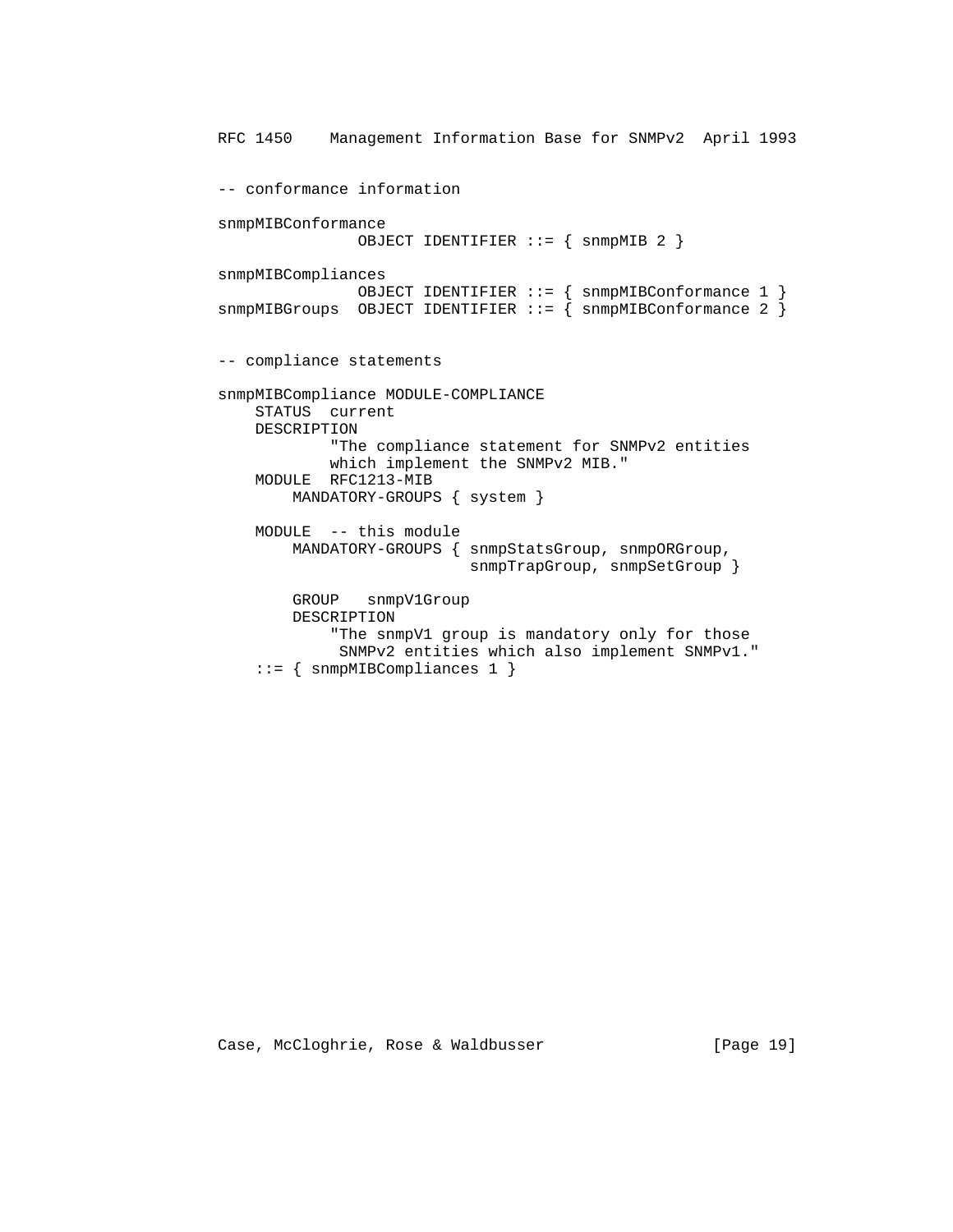```
 RFC 1450 Management Information Base for SNMPv2 April 1993
-- units of conformance
snmpStatsGroup OBJECT-GROUP
    OBJECTS { snmpStatsPackets, snmpStats30Something,
              snmpStatsEncodingErrors,
              snmpStatsUnknownDstParties,
              snmpStatsDstPartyMismatches,
              snmpStatsUnknownSrcParties, snmpStatsBadAuths,
              snmpStatsNotInLifetimes,
              snmpStatsWrongDigestValues,
              snmpStatsUnknownContexts,
              snmpStatsBadOperations,
              snmpStatsSilentDrops }
    STATUS current
    DESCRIPTION
            "A collection of objects providing basic
            instrumentation of the SNMPv2 entity."
   ::= { snmpMIBGroups 1 }
snmpV1Group OBJECT-GROUP
    OBJECTS { snmpV1BadCommunityNames, snmpV1BadCommunityUses }
    STATUS current
    DESCRIPTION
            "A collection of objects providing basic
            instrumentation of a SNMPv2 entity which also
            implements SNMPv1."
    ::= { snmpMIBGroups 2 }
snmpORGroup OBJECT-GROUP
    OBJECTS { snmpORLastChange, snmpORID, snmpORDescr }
    STATUS current
    DESCRIPTION
            "A collection of objects allowing a SNMPv2 entity
            acting in an agent role to describe its
            dynamically-configurable object resources."
```

```
::= { snmpMIBGroups 3 }
```
Case, McCloghrie, Rose & Waldbusser (Page 20)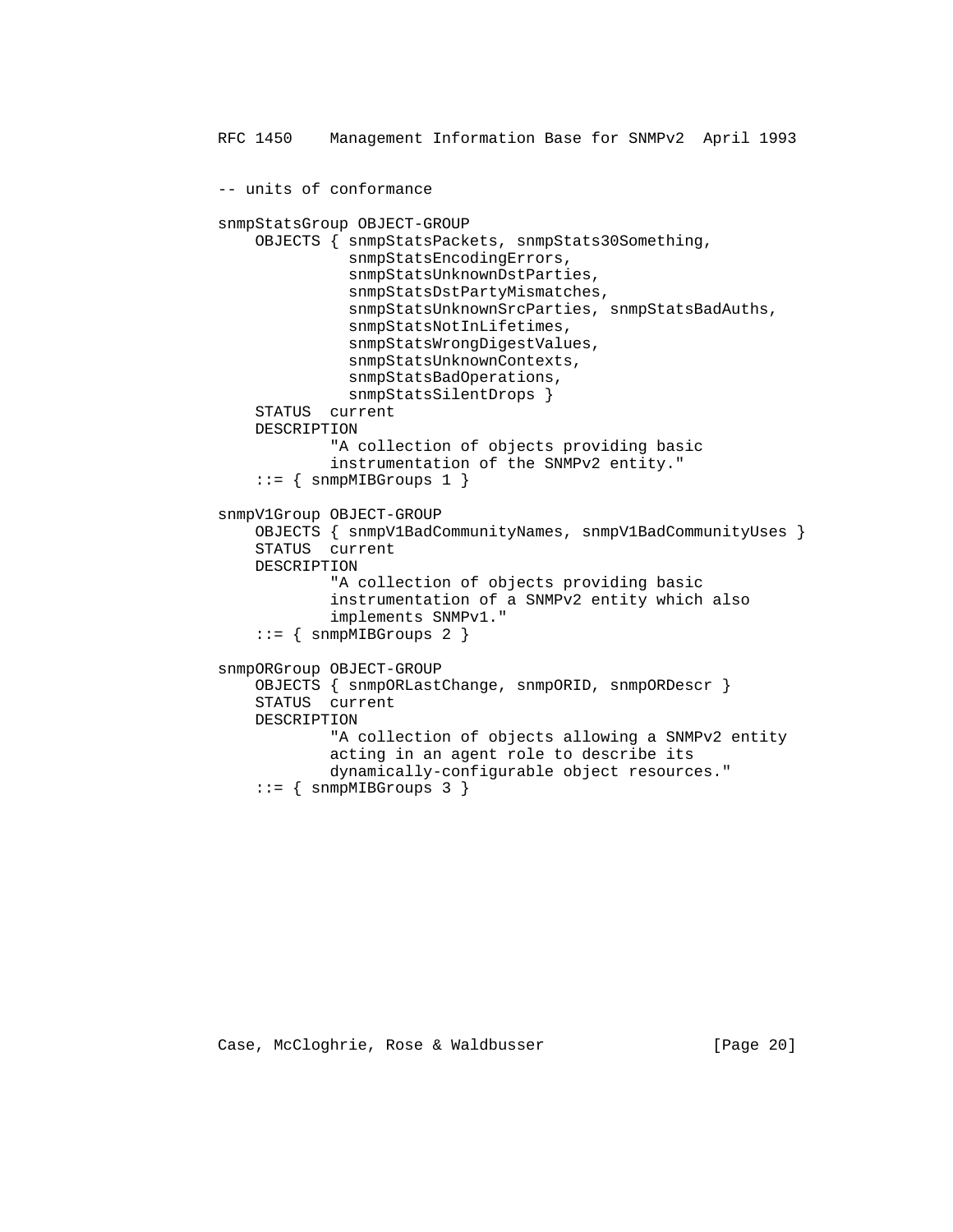```
 RFC 1450 Management Information Base for SNMPv2 April 1993
snmpTrapGroup OBJECT-GROUP
    OBJECTS { snmpTrapNumbers, snmpV2EnableAuthenTraps }
    STATUS current
    DESCRIPTION
            "A collection of objects which allow the SNMPv2
            entity, when acting in an agent role, to be
            configured to generate SNMPv2-Trap-PDUs."
   ::= { snmpMIBGroups 4 }
snmpSetGroup OBJECT-GROUP
    OBJECTS { snmpSetSerialNo }
    STATUS current
   DESCRIPTION
            "A collection of objects which allow several
            cooperating SNMPv2 entities, all acting in a
            manager role, to coordinate their use of the
            SNMPv2 set operation."
   ::= { snmpMIBGroups 5 }
```
END

Case, McCloghrie, Rose & Waldbusser [Page 21]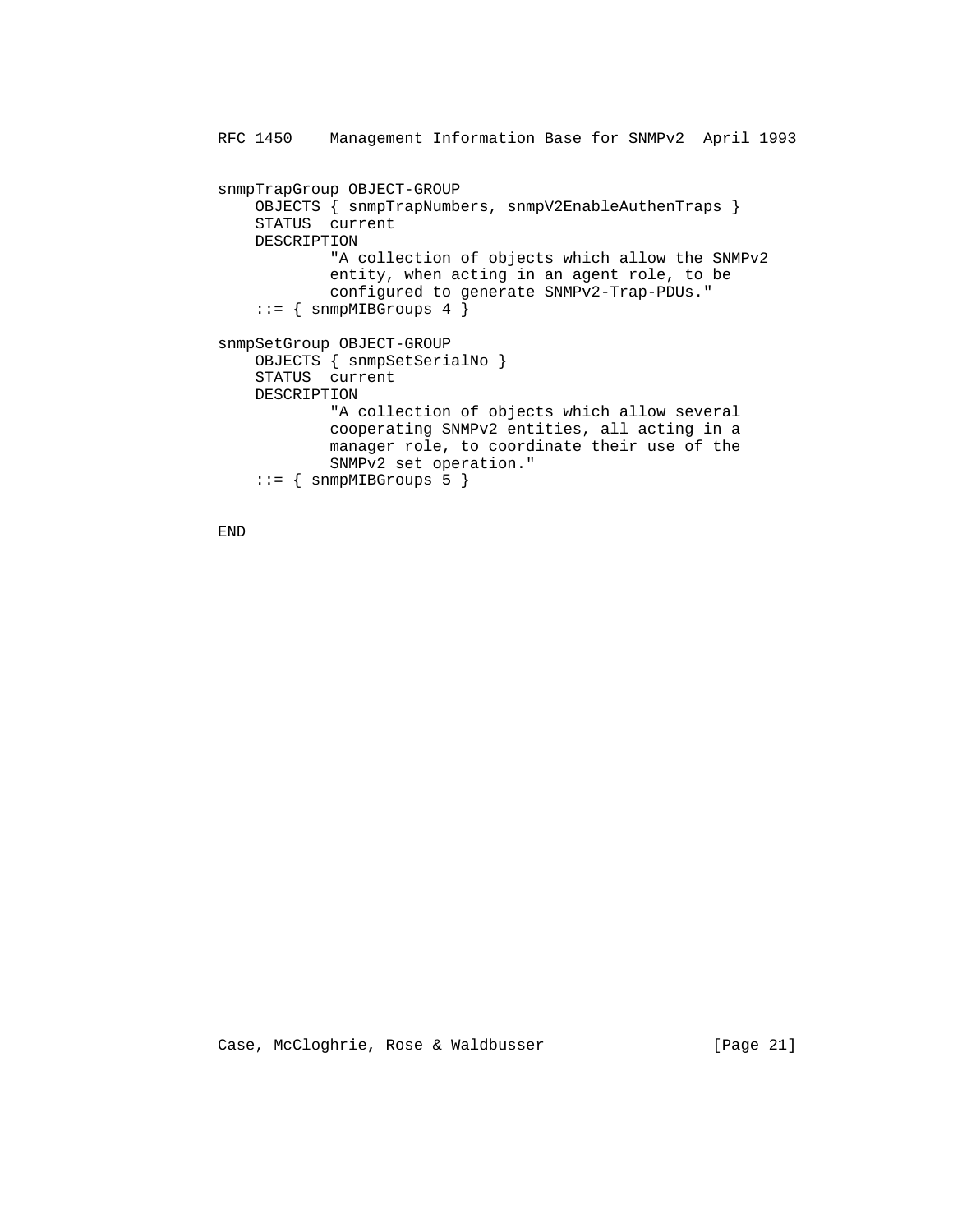3. Acknowledgements

 The objects in the snmpStats and snmpV1 groups are based, in part, on RFC 1213.

 Finally, the comments of the SNMP version 2 working group are gratefully acknowledged:

 Beth Adams, Network Management Forum Steve Alexander, INTERACTIVE Systems Corporation David Arneson, Cabletron Systems Toshiya Asaba Fred Baker, ACC Jim Barnes, Xylogics, Inc. Brian Bataille Andy Bierman, SynOptics Communications, Inc. Uri Blumenthal, IBM Corporation Fred Bohle, Interlink Jack Brown Theodore Brunner, Bellcore Stephen F. Bush, GE Information Services Jeffrey D. Case, University of Tennessee, Knoxville John Chang, IBM Corporation Szusin Chen, Sun Microsystems Robert Ching Chris Chiotasso, Ungermann-Bass Bobby A. Clay, NASA/Boeing John Cooke, Chipcom Tracy Cox, Bellcore Juan Cruz, Datability, Inc. David Cullerot, Cabletron Systems Cathy Cunningham, Microcom James R. (Chuck) Davin, Bellcore Michael Davis, Clearpoint Mike Davison, FiberCom Cynthia DellaTorre, MITRE Taso N. Devetzis, Bellcore Manual Diaz, DAVID Systems, Inc. Jon Dreyer, Sun Microsystems David Engel, Optical Data Systems Mike Erlinger, Lexcel Roger Fajman, NIH Daniel Fauvarque, Sun Microsystems Karen Frisa, CMU Shari Galitzer, MITRE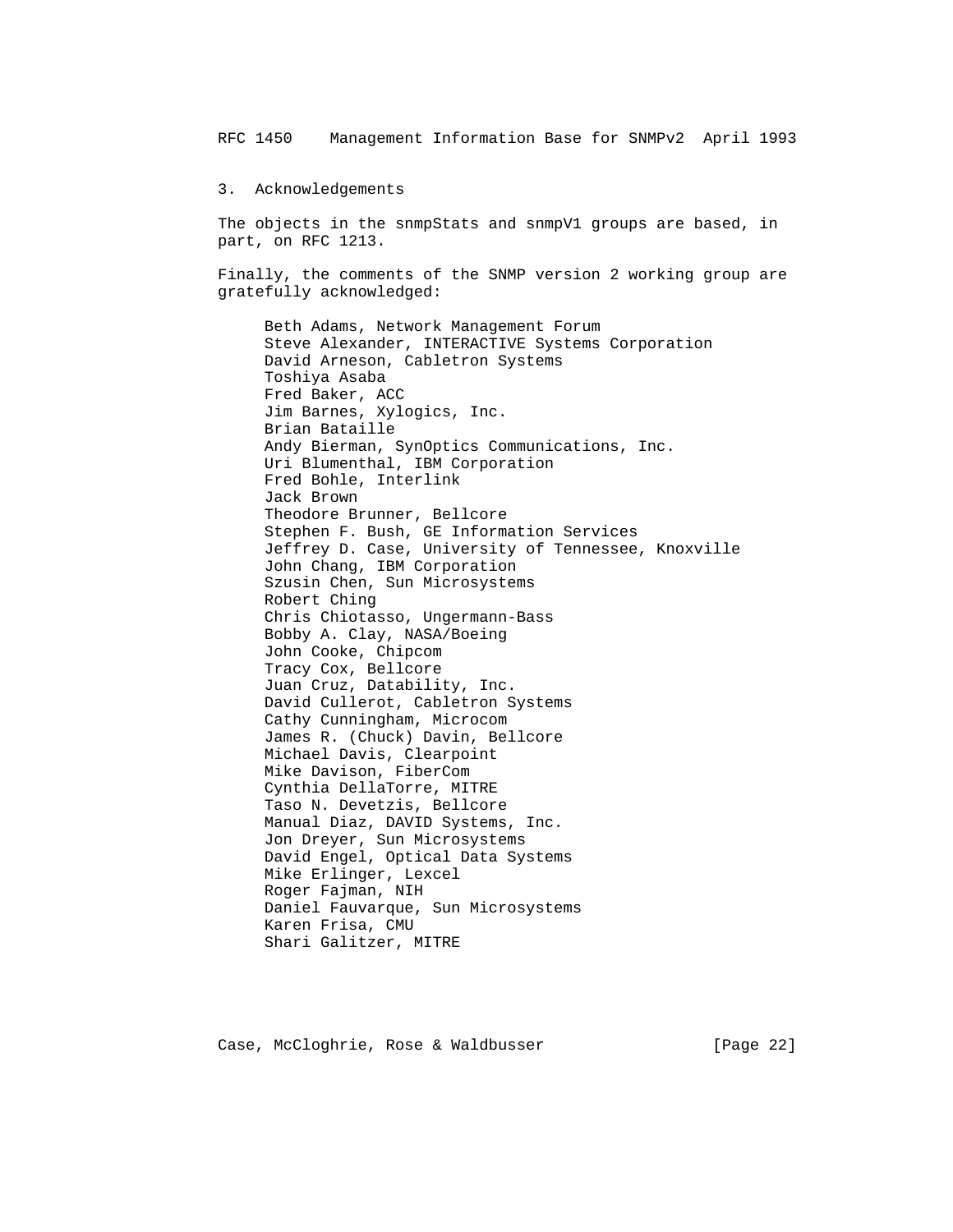Shawn Gallagher, Digital Equipment Corporation Richard Graveman, Bellcore Maria Greene, Xyplex, Inc. Michel Guittet, Apple Robert Gutierrez, NASA Bill Hagerty, Cabletron Systems Gary W. Haney, Martin Marietta Energy Systems Patrick Hanil, Nokia Telecommunications Matt Hecht, SNMP Research, Inc. Edward A. Heiner, Jr., Synernetics Inc. Susan E. Hicks, Martin Marietta Energy Systems Geral Holzhauer, Apple John Hopprich, DAVID Systems, Inc. Jeff Hughes, Hewlett-Packard Robin Iddon, Axon Networks, Inc. David Itusak Kevin M. Jackson, Concord Communications, Inc. Ole J. Jacobsen, Interop Company Ronald Jacoby, Silicon Graphics, Inc. Satish Joshi, SynOptics Communications, Inc. Frank Kastenholz, FTP Software Mark Kepke, Hewlett-Packard Ken Key, SNMP Research, Inc. Zbiginew Kielczewski, Eicon Jongyeoi Kim Andrew Knutsen, The Santa Cruz Operation Michael L. Kornegay, VisiSoft Deirdre C. Kostik, Bellcore Cheryl Krupczak, Georgia Tech Mark S. Lewis, Telebit David Lin David Lindemulder, AT&T/NCR Ben Lisowski, Sprint David Liu, Bell-Northern Research John Lunny, The Wollongong Group Robert C. Lushbaugh Martin, Marietta Energy Systems Michael Luufer, BBN Carl Madison, Star-Tek, Inc. Keith McCloghrie, Hughes LAN Systems Evan McGinnis, 3Com Corporation Bill McKenzie, IBM Corporation Donna McMaster, SynOptics Communications, Inc. John Medicke, IBM Corporation Doug Miller, Telebit Dave Minnich, FiberCom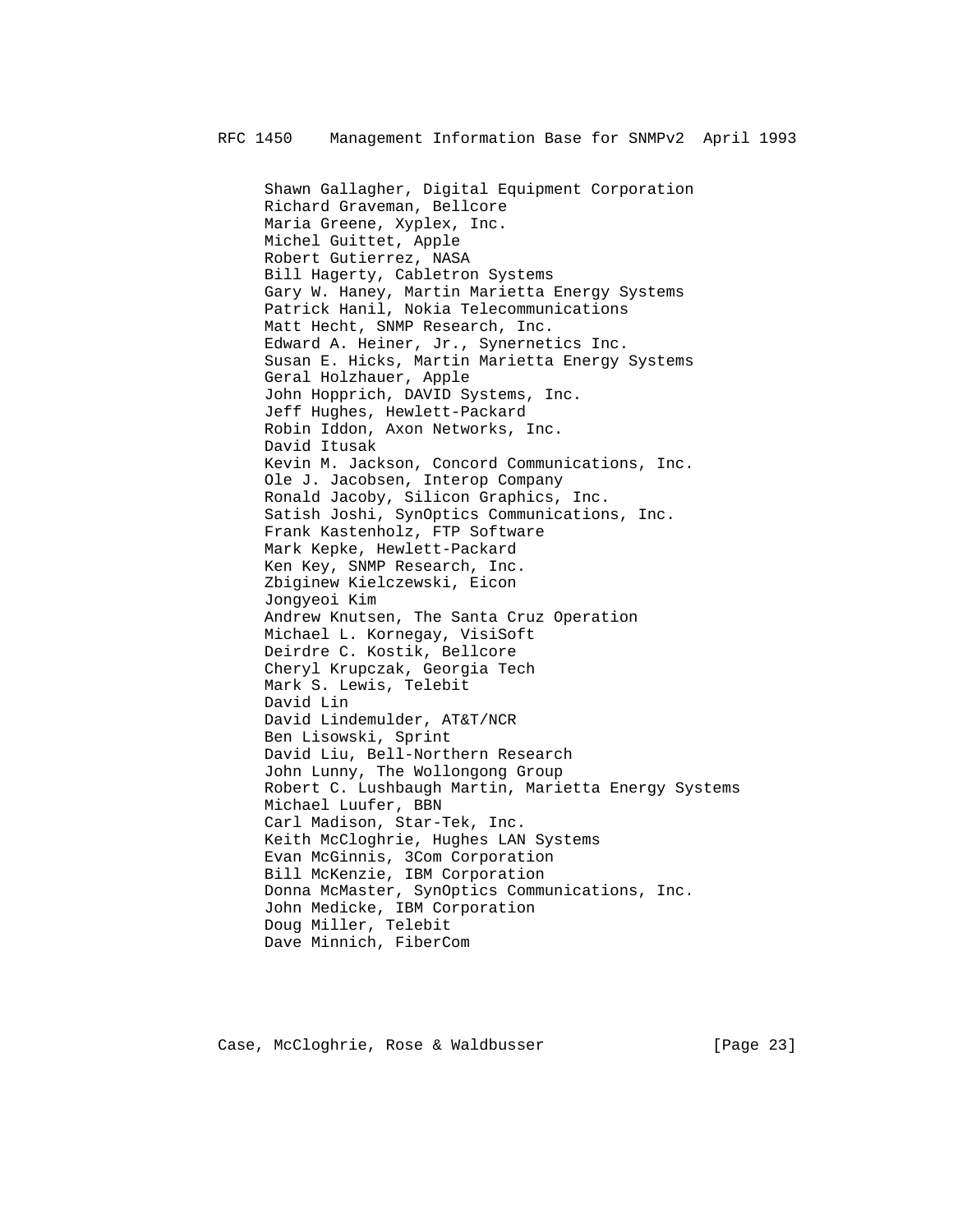Mohammad Mirhakkak, MITRE Rohit Mital, Protools George Mouradian, AT&T Bell Labs Patrick Mullaney, Cabletron Systems Dan Myers, 3Com Corporation Rina Nathaniel, Rad Network Devices Ltd. Hien V. Nguyen, Sprint Mo Nikain Tom Nisbet William B. Norton, MERIT Steve Onishi, Wellfleet Communications, Inc. David T. Perkins, SynOptics Communications, Inc. Carl Powell, BBN Ilan Raab, SynOptics Communications, Inc. Richard Ramons, AT&T Venkat D. Rangan, Metric Network Systems, Inc. Louise Reingold, Sprint Sam Roberts, Farallon Computing, Inc. Kary Robertson, Concord Communications, Inc. Dan Romascanu, Lannet Data Communications Ltd. Marshall T. Rose, Dover Beach Consulting, Inc. Shawn A. Routhier, Epilogue Technology Corporation Chris Rozman Asaf Rubissa, Fibronics Jon Saperia, Digital Equipment Corporation Michael Sapich Mike Scanlon, Interlan Sam Schaen, MITRE John Seligson, Ultra Network Technologies Paul A. Serice, Corporation for Open Systems Chris Shaw, Banyan Systems Timon Sloane Robert Snyder, Cisco Systems Joo Young Song Roy Spitier, Sprint Einar Stefferud, Network Management Associates John Stephens, Cayman Systems, Inc. Robert L. Stewart, Xyplex, Inc. (chair) Kaj Tesink, Bellcore Dean Throop, Data General Ahmet Tuncay, France Telecom-CNET Maurice Turcotte, Racal Datacom Warren Vik, INTERACTIVE Systems Corporation Yannis Viniotis Steven L. Waldbusser, Carnegie Mellon Universitty

Case, McCloghrie, Rose & Waldbusser [Page 24]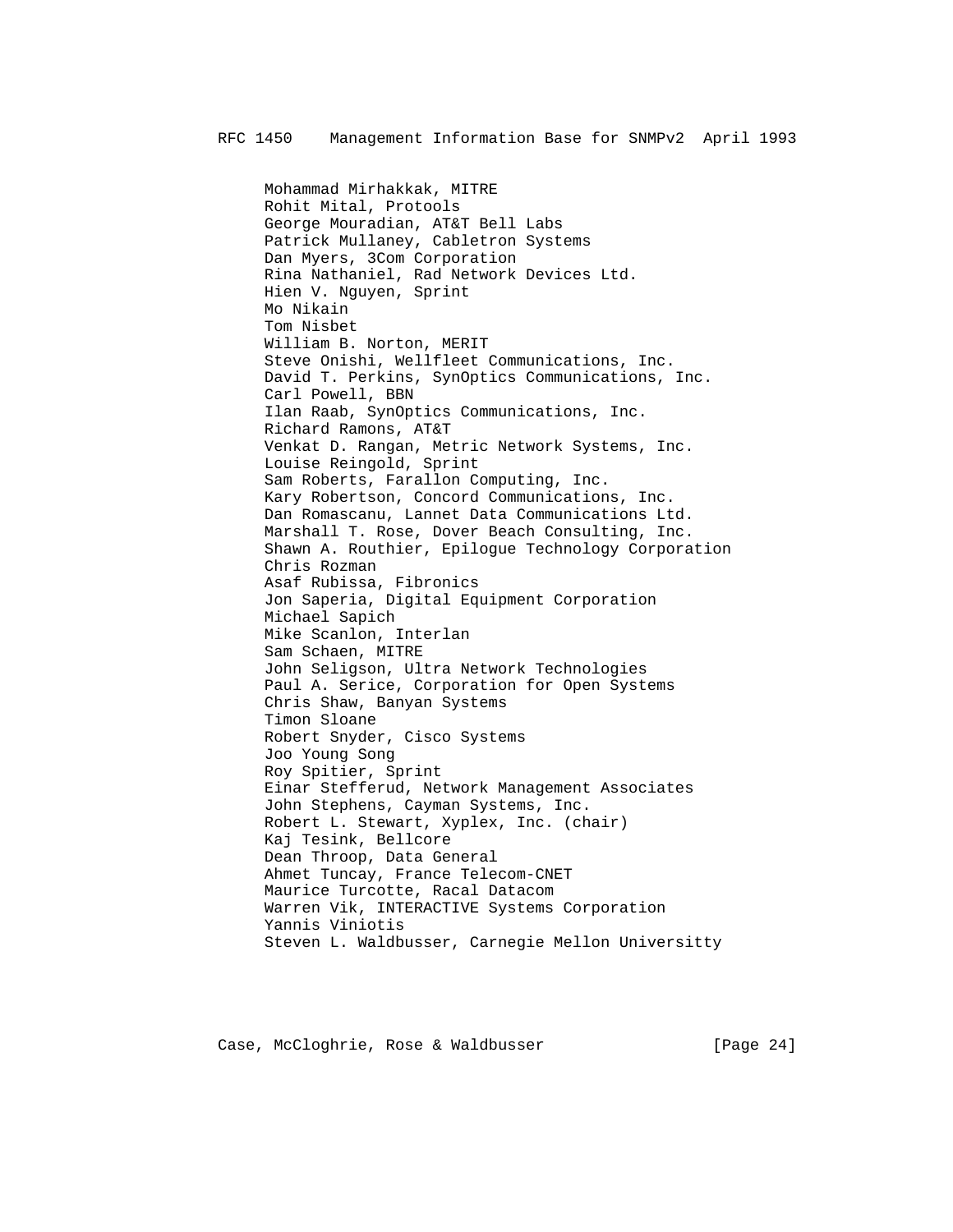Timothy M. Walden, ACC Alice Wang, Sun Microsystems James Watt, Newbridge Luanne Waul, Timeplex Donald E. Westlake III, Digital Equipment Corporation Gerry White Bert Wijnen, IBM Corporation Peter Wilson, 3Com Corporation Steven Wong, Digital Equipment Corporation Randy Worzella, IBM Corporation Daniel Woycke, MITRE Honda Wu Jeff Yarnell, Protools Chris Young, Cabletron Kiho Yum, 3Com Corporation

Case, McCloghrie, Rose & Waldbusser [Page 25]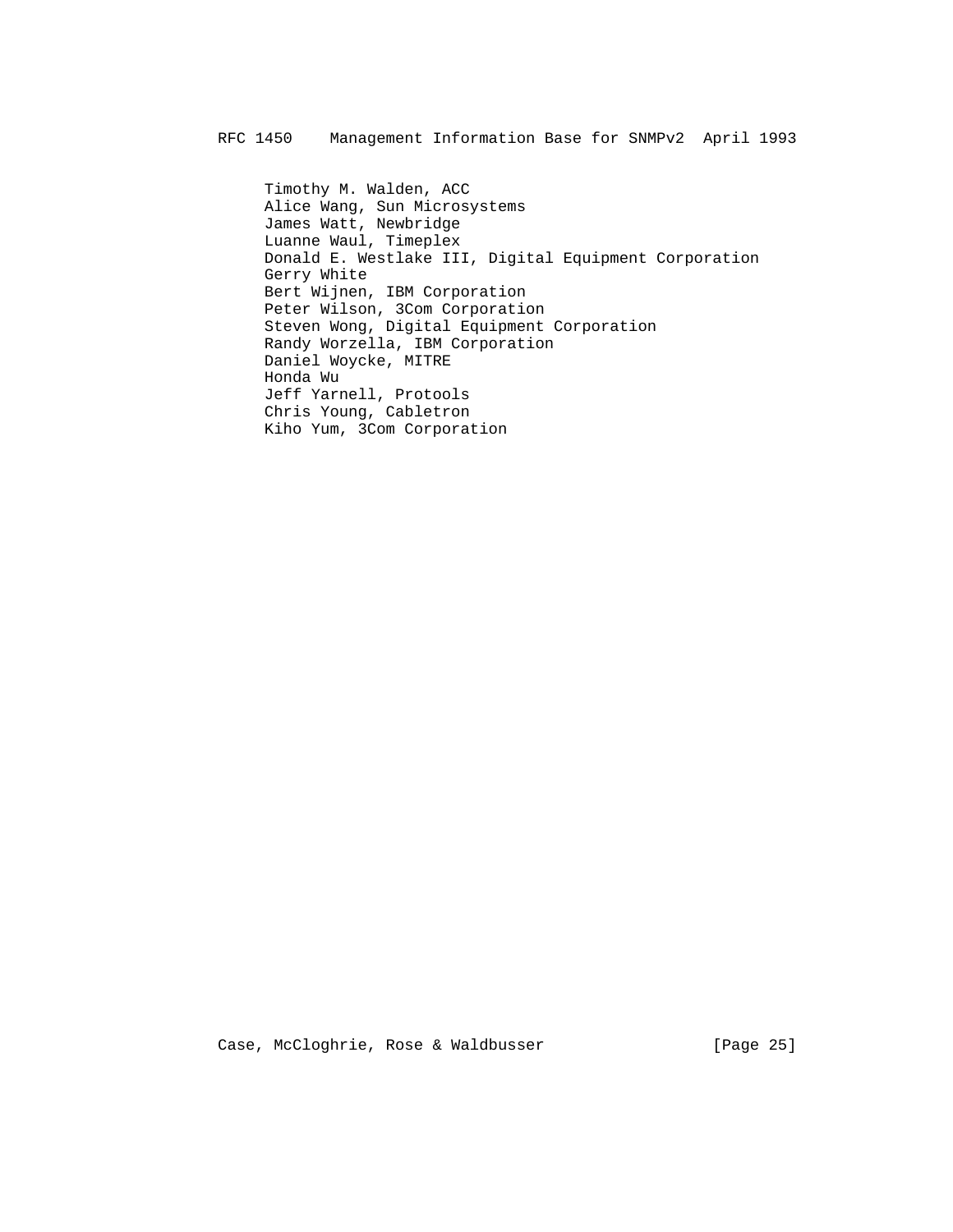- 4. References
- [1] Information processing systems Open Systems Interconnection - Specification of Abstract Syntax Notation One (ASN.1), International Organization for Standardization. International Standard 8824, (December, 1987).
- [2] Case, J., McCloghrie, K., Rose, M., and Waldbusser, S., "Structure of Management Information for version 2 of the Simple Network Management Protocol (SNMPv2)", RFC 1442, SNMP Research, Inc., Hughes LAN Systems, Dover Beach Consulting, Inc., Carnegie Mellon University, April 1993.
- [3] Case, J., McCloghrie, K., Rose, M., and Waldbusser, S., "Protocol Operations for version 2 of the Simple Network Management Protocol (SNMPv2)", RFC 1448, SNMP Research, Inc., Hughes LAN Systems, Dover Beach Consulting, Inc., Carnegie Mellon University, April 1993.
- [4] J.D. Case, C. Partridge, Case Diagrams: A First Step to Diagramed Management Information Bases. Computer Communications Review, Volume 19, Number 1, (January, 1989).
- [5] McCloghrie, K., and Galvin, J., "Party MIB for version 2 of the Simple Network Management Protocol (SNMPv2)", RFC 1447, Hughes LAN Systems, Trusted Information Systems, April 1993.